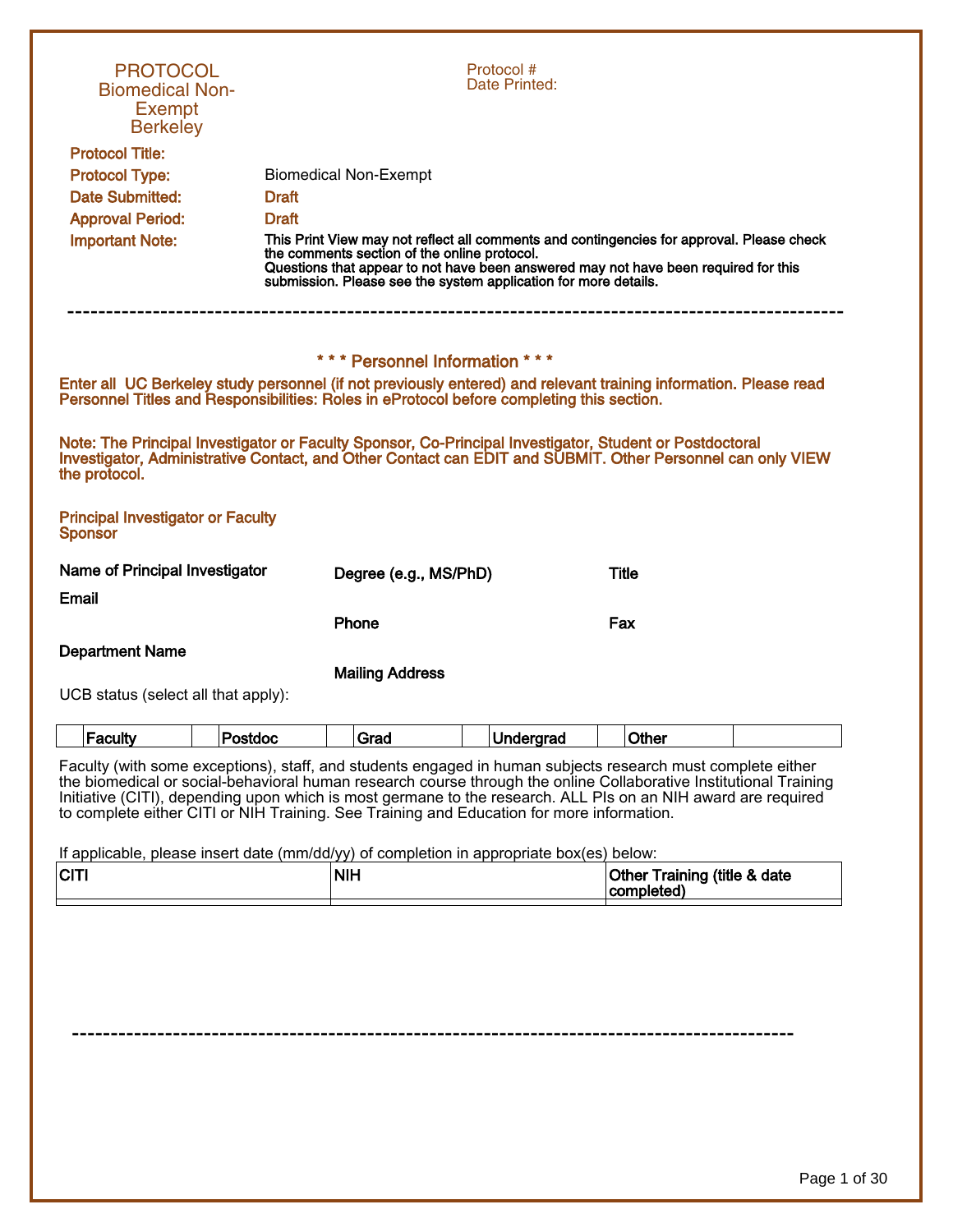| <b>PROTOCOL</b><br><b>Biomedical Non-</b><br><b>Exempt</b><br><b>Berkeley</b> | Protocol #<br>Date Printed:                                                                                                                                                                                                                                                                         |  |
|-------------------------------------------------------------------------------|-----------------------------------------------------------------------------------------------------------------------------------------------------------------------------------------------------------------------------------------------------------------------------------------------------|--|
| <b>Protocol Title:</b>                                                        |                                                                                                                                                                                                                                                                                                     |  |
| <b>Protocol Type:</b>                                                         | Biomedical Non-Exempt                                                                                                                                                                                                                                                                               |  |
| <b>Date Submitted:</b>                                                        | <b>Draft</b>                                                                                                                                                                                                                                                                                        |  |
| <b>Approval Period:</b>                                                       | <b>Draft</b>                                                                                                                                                                                                                                                                                        |  |
| <b>Important Note:</b>                                                        | This Print View may not reflect all comments and contingencies for approval. Please check<br>the comments section of the online protocol.<br>Questions that appear to not have been answered may not have been required for this<br>submission. Please see the system application for more details. |  |
|                                                                               |                                                                                                                                                                                                                                                                                                     |  |

\* \* \* Vulnerable Subject Checklist \* \* \*

# Vulnerable Subject Checklist Yes No

Children/Minors Prisoners Pregnant Women Fetuses Neonates Educationally Disadvantaged Economically Disadvantaged Cognitively Impaired Other (i.e., any vulnerable subject population(s) not specified above)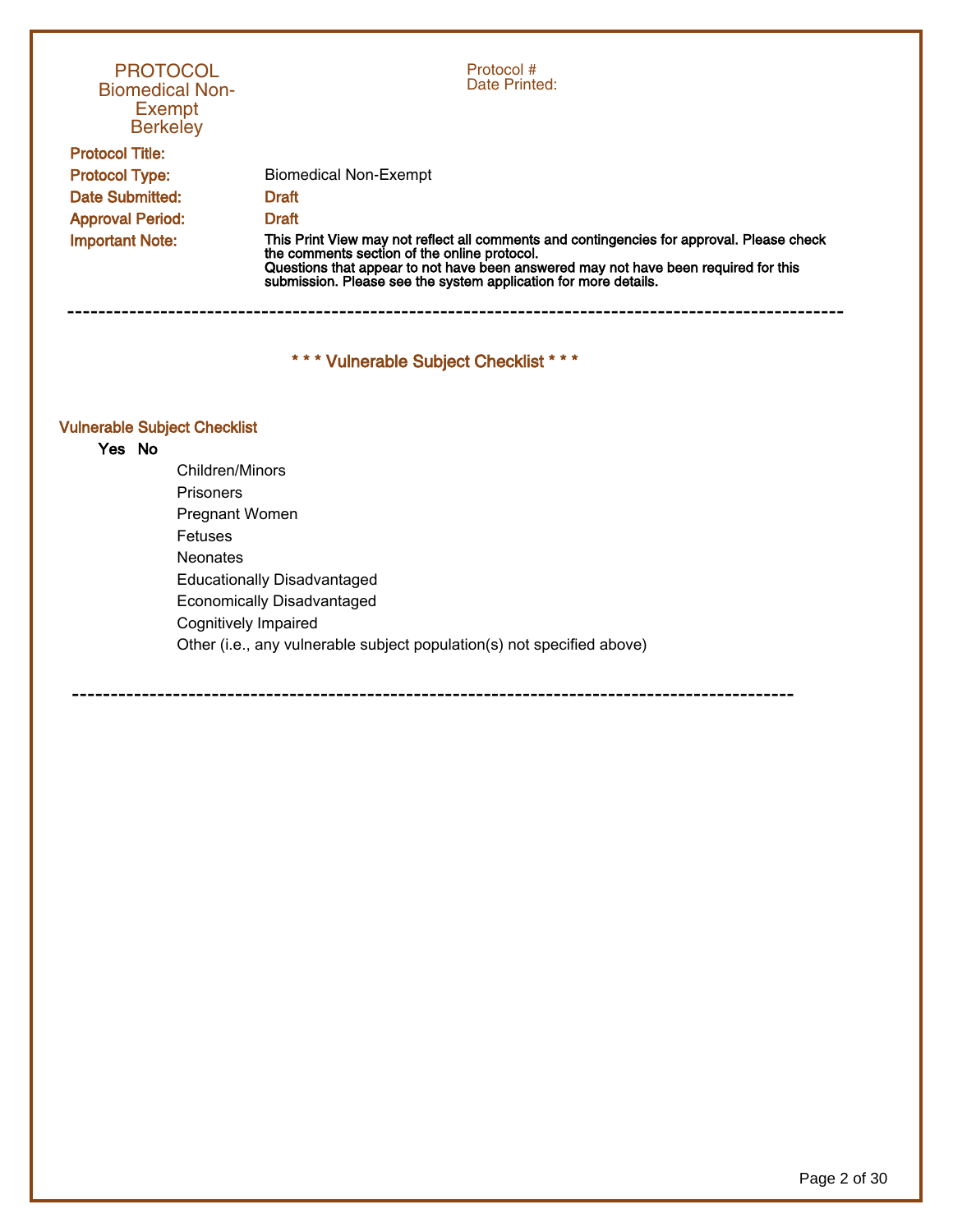# 3 ---------------------------------------------------------------------------------------------------- **PROTOCOL** Biomedical Non-Exempt **Berkeley** Protocol # Date Printed: Protocol Title: Protocol Type: Date Submitted: Approval Period: Important Note: Biomedical Non-Exempt Draft This Print View may not reflect all comments and contingencies for approval. Please check the comments section of the online protocol. Questions that appear to not have been answered may not have been required for this submission. Please see the system application for more details. \* \* \* Study Sites \* \* \* Study Sites Select All That Apply : International International Site(s) (specify country, region, and township or village) Local UC Berkeley UC Davis UC Irvine UC Los Angeles UC Merced UC Riverside UC San Diego UC San Francisco UC Santa Barbara UC Santa Cruz Lawrence Berkeley National Laboratory Alameda Unified School District (specify schools below) Berkeley Unified School District (specify schools below) Oakland Unified School District (specify schools below) Other (Specify other Study Sites) ---------------------------------------------------------------------------------------------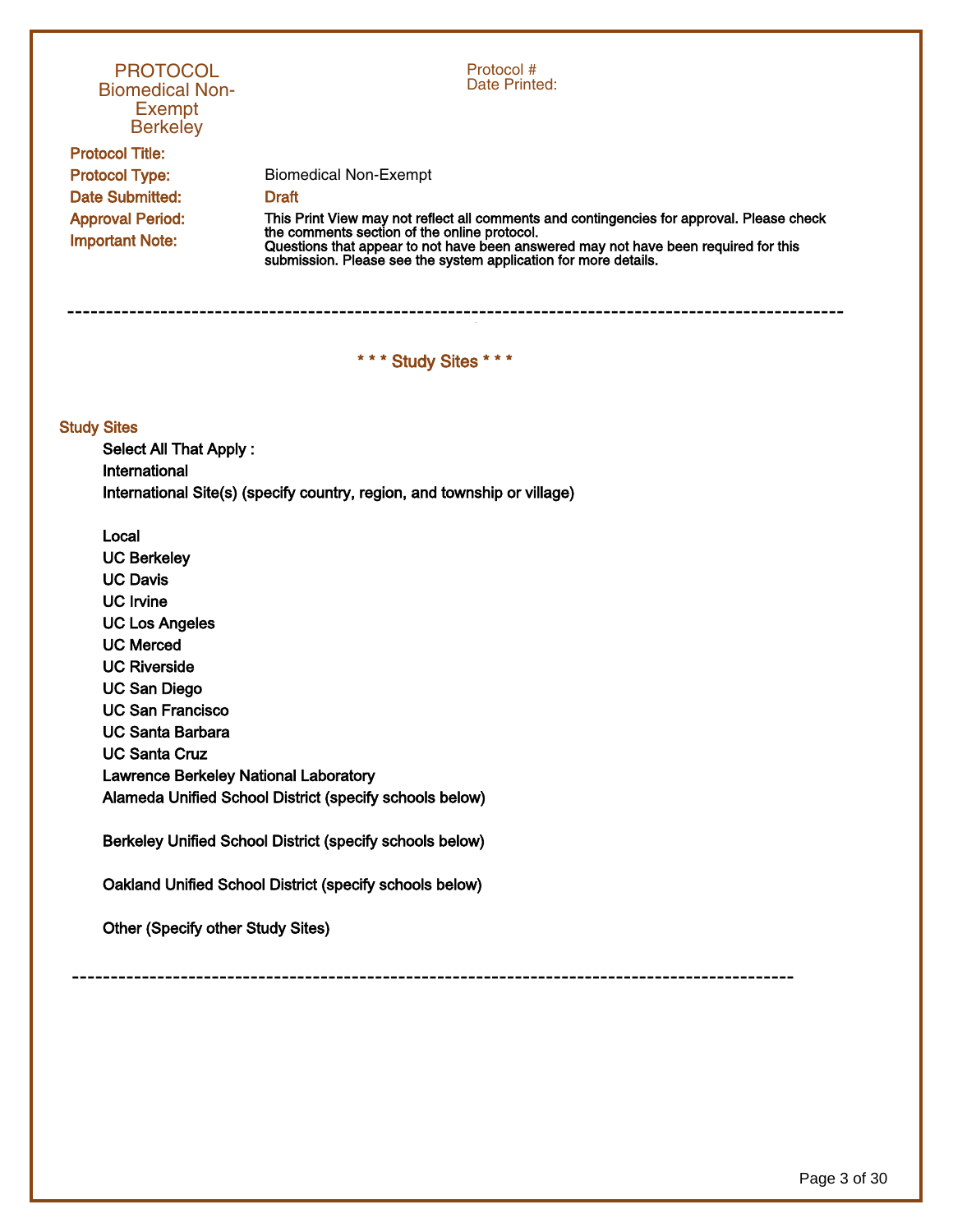| <b>PROTOCOL</b><br><b>Biomedical Non-</b><br><b>Exempt</b><br><b>Berkeley</b> | Protocol #<br>Date Printed:                                                                                                                                                                                                                                                                         |  |
|-------------------------------------------------------------------------------|-----------------------------------------------------------------------------------------------------------------------------------------------------------------------------------------------------------------------------------------------------------------------------------------------------|--|
| <b>Protocol Title:</b>                                                        |                                                                                                                                                                                                                                                                                                     |  |
| <b>Protocol Type:</b>                                                         | <b>Biomedical Non-Exempt</b>                                                                                                                                                                                                                                                                        |  |
| Date Submitted:                                                               | <b>Draft</b>                                                                                                                                                                                                                                                                                        |  |
| <b>Approval Period:</b>                                                       | <b>Draft</b>                                                                                                                                                                                                                                                                                        |  |
| <b>Important Note:</b>                                                        | This Print View may not reflect all comments and contingencies for approval. Please check<br>the comments section of the online protocol.<br>Questions that appear to not have been answered may not have been required for this<br>submission. Please see the system application for more details. |  |
| *** General Checklist ***                                                     |                                                                                                                                                                                                                                                                                                     |  |
| <b>General Checklist</b>                                                      |                                                                                                                                                                                                                                                                                                     |  |
| Yes No                                                                        |                                                                                                                                                                                                                                                                                                     |  |
|                                                                               | Is the research receiving any federal funding (e.g., NIH, NSF, DOD, etc.)?                                                                                                                                                                                                                          |  |
|                                                                               | Is another campus relying on UC Berkeley for IRB review by means of the UC System<br>Memorandum of Understanding (MOU)?                                                                                                                                                                             |  |
|                                                                               | Is another institution relying on UC Berkeley for IRB review by means of an Inter-institutional<br>IRB Authorization Agreement?                                                                                                                                                                     |  |
|                                                                               | Will subjects be paid for participation?                                                                                                                                                                                                                                                            |  |
|                                                                               | Is this protocol administratively supported by Campus Shared Services Team 9?                                                                                                                                                                                                                       |  |

Is this research fall under FDA regulations?

Any use of human blood, body fluids, tissues, or cells (including cell lines)\* by drawing samples, accepting samples already drawn, receiving samples from any source, or in any other way?

If yes, Lab Location:

And Biological Use Authorization (BUA) #(s):

Will biological specimens be stored for future research projects?

Will specimens be sent out of UCB as part of a research agreement?

Will proprietary drug or device testing be done?

Any use of embryonic stem cells? \*NOTE: If research involves embryonic stem cells, see UCB Stem Cell Policy and Committee.

Any use of medical devices or equipment cleared/approved for marketing?

Any use of any experimental or investigational devices or equipment (i.e., not cleared/approved for marketing?)

Any use of commercially available drugs, reagents, or other chemicals administered to subjects (even if drugs themselves are not being studied)?

Any use of investigational drugs, reagents, or chemicals (i.e., not cleared/approved for marketing)?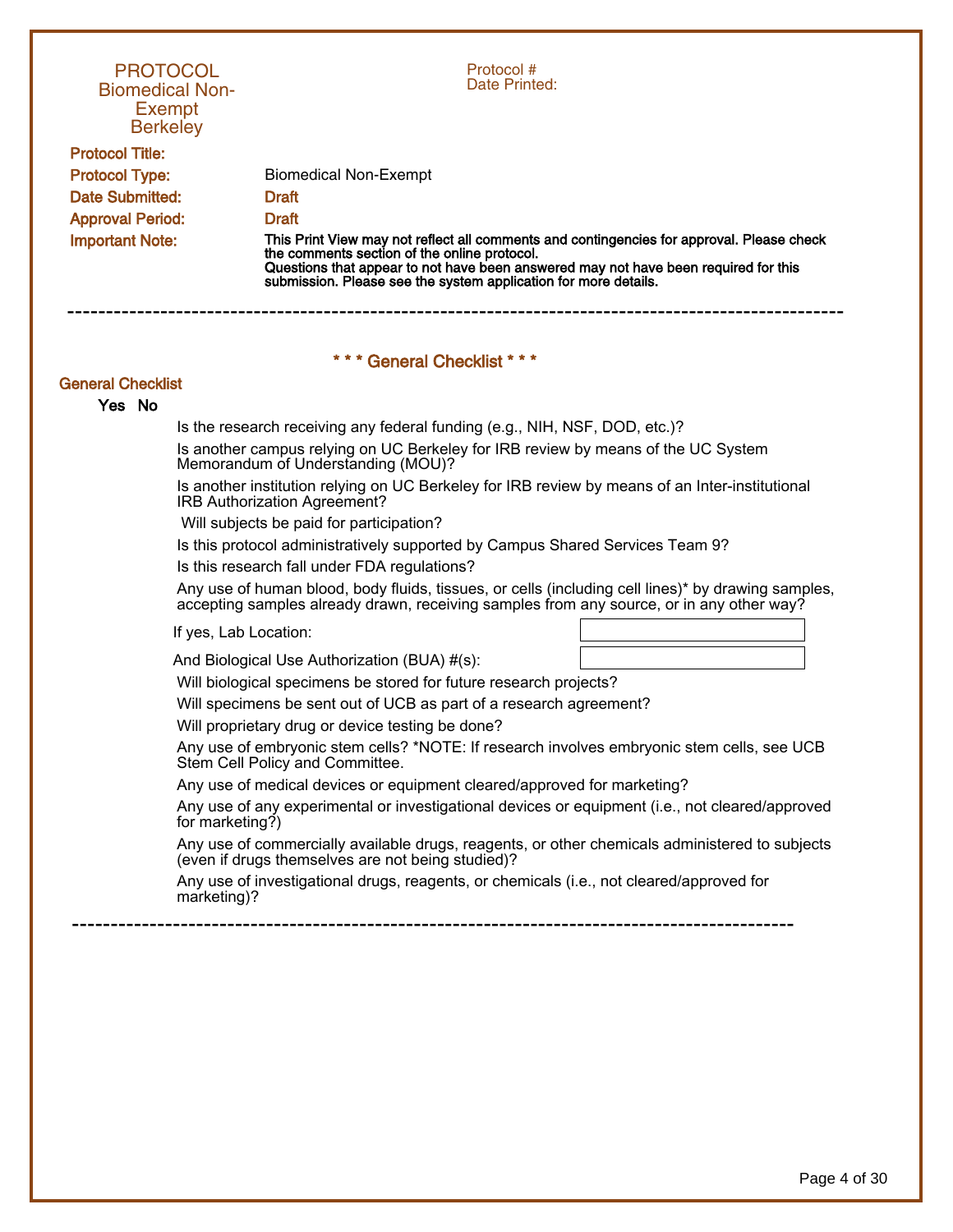| <b>PROTOCOL</b><br><b>Biomedical Non-</b><br><b>Exempt</b><br><b>Berkeley</b>                                                                                                                                                                                                                                                                                                                                                                                                                                                                                                  | Protocol #<br>Date Printed:                                                                                                                                                                                                                                                                         |  |  |
|--------------------------------------------------------------------------------------------------------------------------------------------------------------------------------------------------------------------------------------------------------------------------------------------------------------------------------------------------------------------------------------------------------------------------------------------------------------------------------------------------------------------------------------------------------------------------------|-----------------------------------------------------------------------------------------------------------------------------------------------------------------------------------------------------------------------------------------------------------------------------------------------------|--|--|
| <b>Protocol Title:</b>                                                                                                                                                                                                                                                                                                                                                                                                                                                                                                                                                         |                                                                                                                                                                                                                                                                                                     |  |  |
| <b>Protocol Type:</b>                                                                                                                                                                                                                                                                                                                                                                                                                                                                                                                                                          | <b>Biomedical Non-Exempt</b>                                                                                                                                                                                                                                                                        |  |  |
| Date Submitted:                                                                                                                                                                                                                                                                                                                                                                                                                                                                                                                                                                | Draft                                                                                                                                                                                                                                                                                               |  |  |
| <b>Approval Period:</b>                                                                                                                                                                                                                                                                                                                                                                                                                                                                                                                                                        | <b>Draft</b>                                                                                                                                                                                                                                                                                        |  |  |
| <b>Important Note:</b>                                                                                                                                                                                                                                                                                                                                                                                                                                                                                                                                                         | This Print View may not reflect all comments and contingencies for approval. Please check<br>the comments section of the online protocol.<br>Questions that appear to not have been answered may not have been required for this<br>submission. Please see the system application for more details. |  |  |
|                                                                                                                                                                                                                                                                                                                                                                                                                                                                                                                                                                                | *** Funding ***                                                                                                                                                                                                                                                                                     |  |  |
| <b>Funding Checklist</b>                                                                                                                                                                                                                                                                                                                                                                                                                                                                                                                                                       |                                                                                                                                                                                                                                                                                                     |  |  |
| source to the appropriate table below.                                                                                                                                                                                                                                                                                                                                                                                                                                                                                                                                         | If the research is not funded, check the "Not Funded" box below. If the research is funded, add the funding                                                                                                                                                                                         |  |  |
| NOTE: Only the Principal Investigator (PI) of the grant or subcontract can add his or her own SPO Funding<br>information in this section. The PI of the grant must also be listed in the Personnel Information section of the<br>protocol in one of the following roles: Principal Investigator or Faculty Sponsor, Student or Postdoctoral<br>Investigator, Co-Principal Investigator, Administrative Contact, or Other Contact. Training Grants can be added<br>by anyone in one of the aforementioned roles. For step-by-step instructions, see Add SPO Funding Quick Guide |                                                                                                                                                                                                                                                                                                     |  |  |
| <b>Not Funded</b>                                                                                                                                                                                                                                                                                                                                                                                                                                                                                                                                                              |                                                                                                                                                                                                                                                                                                     |  |  |
| <b>SPO - Funding</b>                                                                                                                                                                                                                                                                                                                                                                                                                                                                                                                                                           |                                                                                                                                                                                                                                                                                                     |  |  |
|                                                                                                                                                                                                                                                                                                                                                                                                                                                                                                                                                                                |                                                                                                                                                                                                                                                                                                     |  |  |
| <b>Funding - Other</b>                                                                                                                                                                                                                                                                                                                                                                                                                                                                                                                                                         |                                                                                                                                                                                                                                                                                                     |  |  |
|                                                                                                                                                                                                                                                                                                                                                                                                                                                                                                                                                                                |                                                                                                                                                                                                                                                                                                     |  |  |
|                                                                                                                                                                                                                                                                                                                                                                                                                                                                                                                                                                                |                                                                                                                                                                                                                                                                                                     |  |  |
|                                                                                                                                                                                                                                                                                                                                                                                                                                                                                                                                                                                |                                                                                                                                                                                                                                                                                                     |  |  |
|                                                                                                                                                                                                                                                                                                                                                                                                                                                                                                                                                                                |                                                                                                                                                                                                                                                                                                     |  |  |
|                                                                                                                                                                                                                                                                                                                                                                                                                                                                                                                                                                                |                                                                                                                                                                                                                                                                                                     |  |  |
|                                                                                                                                                                                                                                                                                                                                                                                                                                                                                                                                                                                |                                                                                                                                                                                                                                                                                                     |  |  |
|                                                                                                                                                                                                                                                                                                                                                                                                                                                                                                                                                                                |                                                                                                                                                                                                                                                                                                     |  |  |
|                                                                                                                                                                                                                                                                                                                                                                                                                                                                                                                                                                                |                                                                                                                                                                                                                                                                                                     |  |  |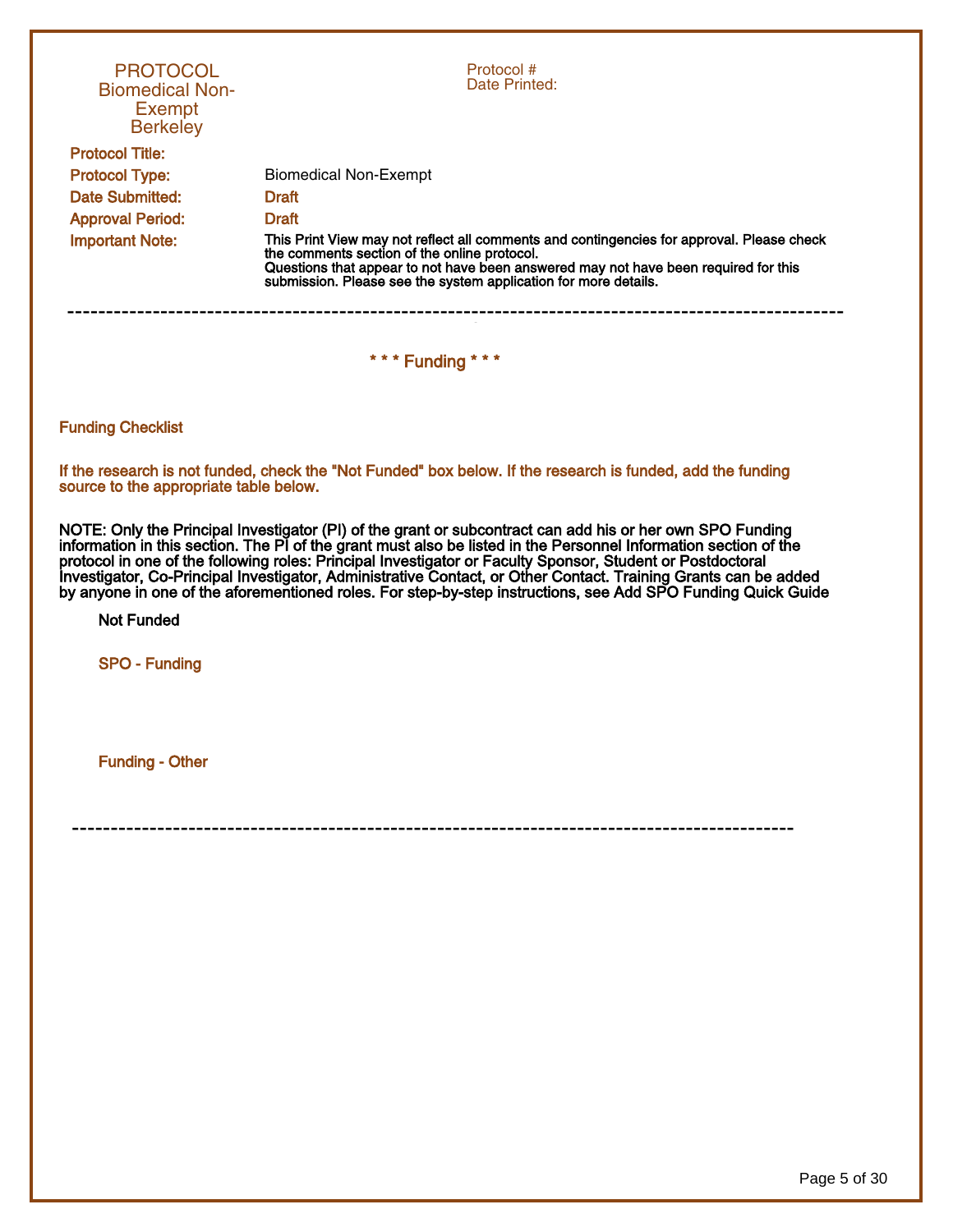| <b>PROTOCOL</b><br><b>Biomedical Non-</b><br>Exempt<br><b>Berkeley</b> | Protocol #<br>Date Printed:                                                                                                                                                                                                                                                                         |  |
|------------------------------------------------------------------------|-----------------------------------------------------------------------------------------------------------------------------------------------------------------------------------------------------------------------------------------------------------------------------------------------------|--|
| <b>Protocol Title:</b>                                                 |                                                                                                                                                                                                                                                                                                     |  |
| <b>Protocol Type:</b>                                                  | <b>Biomedical Non-Exempt</b>                                                                                                                                                                                                                                                                        |  |
| Date Submitted:                                                        | <b>Draft</b>                                                                                                                                                                                                                                                                                        |  |
| <b>Approval Period:</b>                                                | <b>Draft</b>                                                                                                                                                                                                                                                                                        |  |
| <b>Important Note:</b>                                                 | This Print View may not reflect all comments and contingencies for approval. Please check<br>the comments section of the online protocol.<br>Questions that appear to not have been answered may not have been required for this<br>submission. Please see the system application for more details. |  |
|                                                                        |                                                                                                                                                                                                                                                                                                     |  |
|                                                                        | *** Expedited Paragraphs ***                                                                                                                                                                                                                                                                        |  |

#### Request for Expedited Review

 An expedited review procedure consists of a review of research involving human subjects by the IRB Chair, or by one or more experienced reviewers designated by the Chairperson from among the members of the committees.

 In order to be eligible for expedited review, ALL aspects of the research must include activities that (1) present no more than minimal risk to human subjects, and (2) involve only procedures included in one or more of the specific categories listed below.

 If requesting Expedited Review, select one or more of the applicable paragraph(s) below. (DO NOT select any paragraph(s) if your protocol does not qualify for expedited review. Protocols that do not qualify for expedited review will be reviewed by the full (convened) Committee.)

#### 1. Clinical studies of drugs and medical devices only when conditions (a) and (b) are met.

- a) Research on drugs for which an investigational new drug application (21 CFR Part 312) is not required. (Note: Research on marketed drugs that significantly increases the risks or decreases the acceptability of the risks associated with the use of the product is not eligible for expedited review.)
- b) Research on medical devices for which
- i) an investigational device exemption application (21 CFR Part 812) is not required; or
- ii) the medical device is cleared/approved for marketing and the medical device is being used in accordance with its cleared/approved labeling.

#### 2. Collection of blood samples by finger stick, heel stick, ear stick, or venipuncture as follows:

- a) From healthy, non-pregnant adults who weigh at least 110 pounds. For these subjects, the amounts drawn may not exceed 550 ml in an 8 week period and collection may not occur more frequently than 2 times per week; or
- b) From other adults and children, considering the age, weight, and health of the subjects, the collection procedure, the amount of blood to be collected, and the frequency with which it will be collected. For these subjects, the amount drawn may not exceed the lesser of 50 ml or 3 ml per kg in an 8 week period and collection may not occur more frequently than 2 times per week.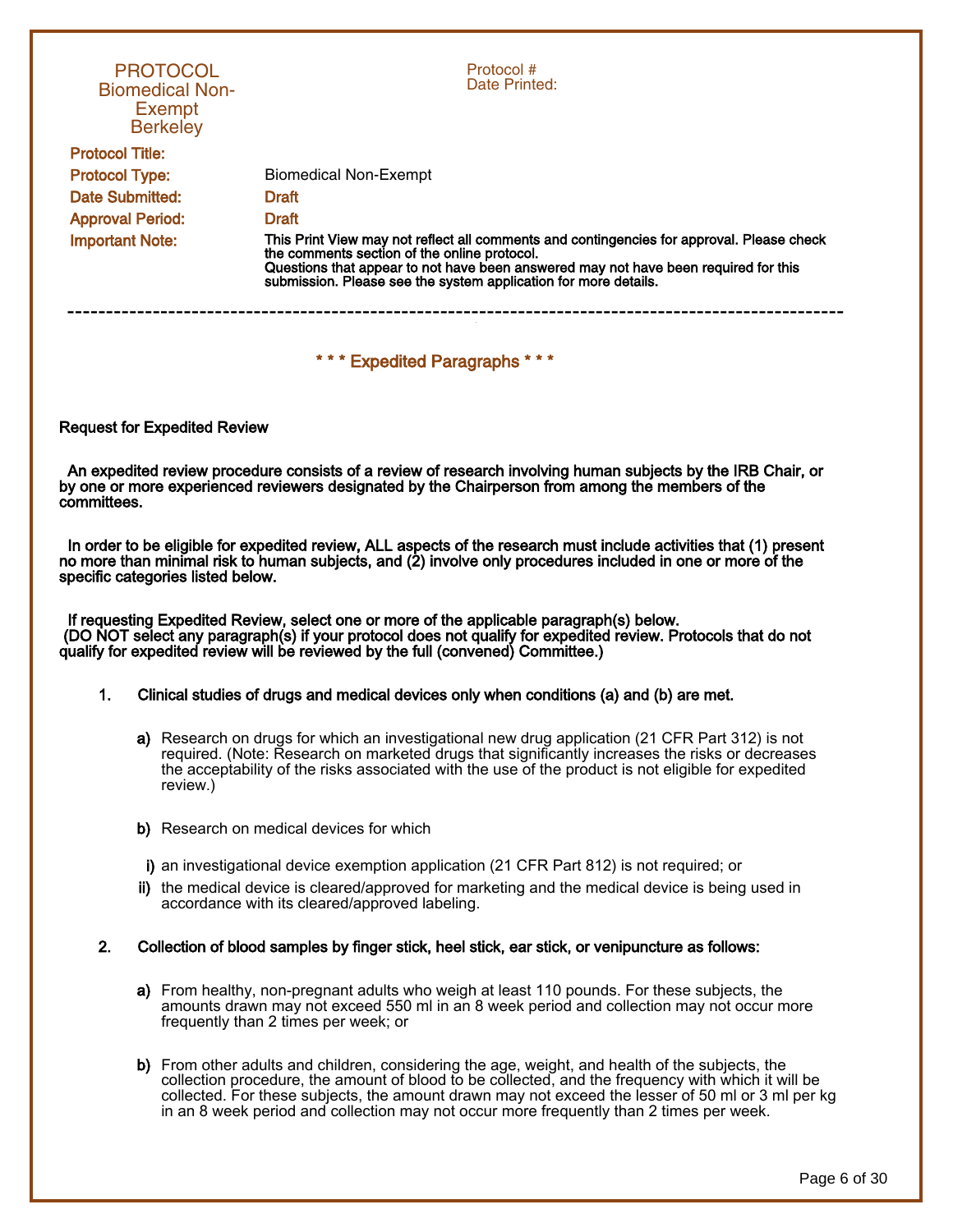# **PROTOCOL** Biomedical Non-Exempt **Berkeley**

Protocol Title: Protocol Type: Date Submitted: Approval Period: Important Note:

Protocol # Date Printed:

Biomedical Non-Exempt **Draft** 

This Print View may not reflect all comments and contingencies for approval. Please check the comments section of the online protocol. Questions that appear to not have been answered may not have been required for this submission. Please see the system application for more details.

# 3. Prospective collection of biological specimen for research purposes by non-invasive means. Examples:

- a) hair and nail clippings in a non-disfiguring manner;
- b) deciduous teeth at time of exfoliation or if routine patient care indicates a need for extraction;

1

----------------------------------------------------------------------------------------------------

- c) permanent teeth if routine patient care indicates a need for extraction;
- d) excreta and external secretions (including sweat);
- e) uncannulated saliva collected either in an unstimulated fashion or stimulated by chewing gumbase or wax or by applying a dilute citric solution to the tongue;
- f) placenta removed at delivery;
- g) amniotic fluid obtained at the time of rupture of the membrane prior to or during labor;
- h) supra- and subgingival dental plaque and calculus, provided the collection procedure is not more invasive than routine prophylactic scaling of the teeth and the process is accomplished in accordance with accepted prophylactic techniques;
- i) mucosal and skin cells collected by buccal scraping or swab, skin swab, or mouth washings;
- j) sputum collected after saline mist nebulization.
- 4. Collection of data through non-invasive procedures (not involving general anesthesia or sedation) routinely employed in clinical practice, excluding procedures involving x rays or microwaves. Where medical devices are employed, they must be cleared/approved for marketing. (Studies intended to evaluate the safety and effectiveness of the medical device are not generally eligible for expedited review, including studies of cleared medical devices for new indications.)

#### Examples:

- a) physical sensors that are applied either to the surface of the body or at a distance and do not involve input of significant amounts of energy into the subject or an invasion of the subject's privacy;
- b) weighing or testing sensory acuity;
- c) magnetic resonance imaging;
- d) electrocardiography, electroencephalography, thermography, detection of naturally occurring radioactivity, electroretinography, ultrasound, diagnostic infrared imaging, doppler blood flow, and echocardiography;
- e) moderate exercise, muscular strength testing, body composition assessment, and flexibility testing where appropriate given the age, weight, and health of the individual.
- 5. Research involving materials (data, documents, records, or specimens) that have been collected or will be collected solely for non-research purposes (such as medical treatment or diagnosis). (NOTE: Some research in this paragraph may be exempt from the HHS regulations for the protection of human subjects. 45 CFR 46.101(b)(4). This listing refers only to research that is not exempt.)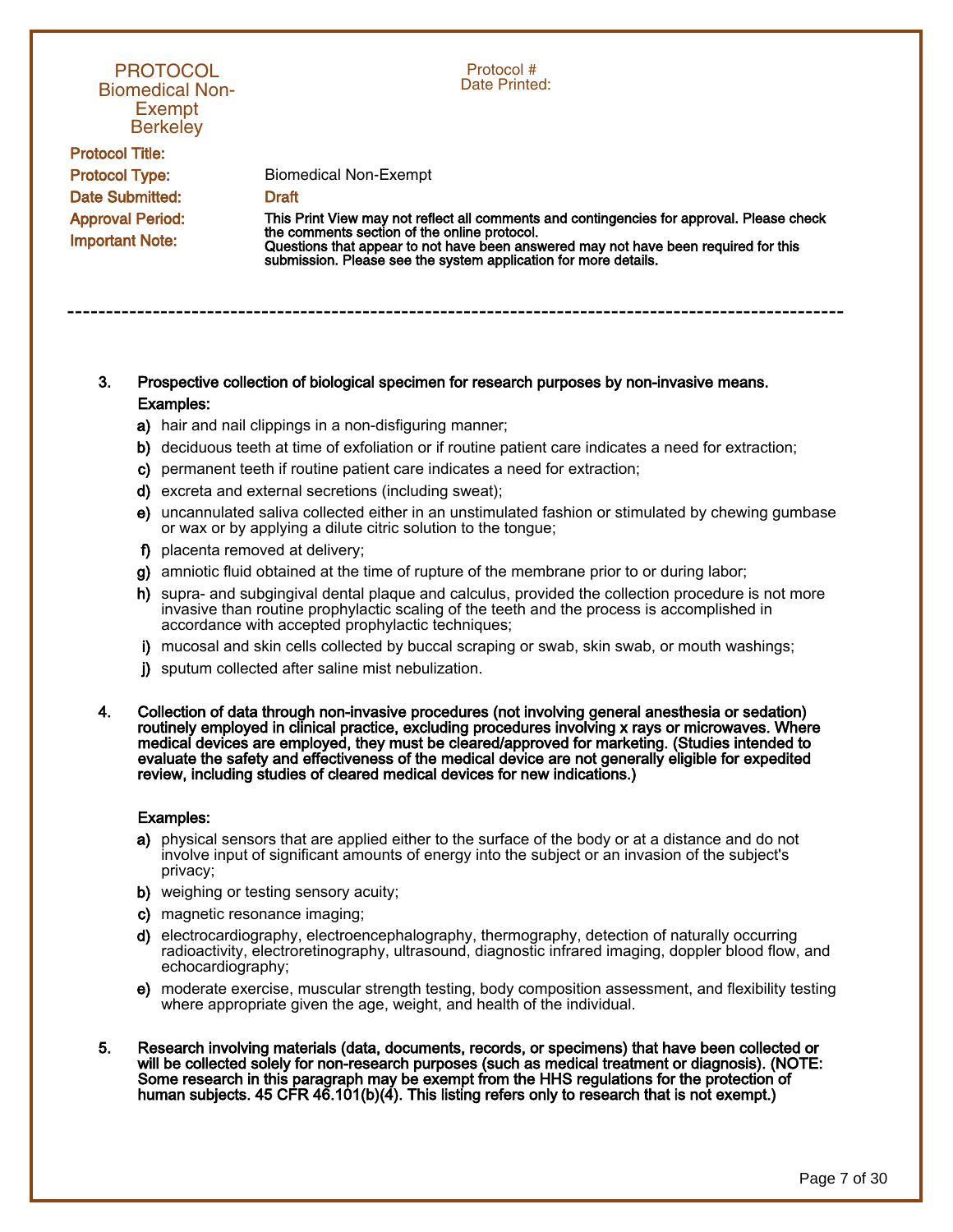| <b>PROTOCOL</b><br><b>Biomedical Non-</b><br>Exempt<br><b>Berkeley</b> | Protocol#<br>Date Printed:                                                                                                                                                                                                                                                                          |  |
|------------------------------------------------------------------------|-----------------------------------------------------------------------------------------------------------------------------------------------------------------------------------------------------------------------------------------------------------------------------------------------------|--|
| <b>Protocol Title:</b>                                                 |                                                                                                                                                                                                                                                                                                     |  |
| <b>Protocol Type:</b>                                                  | Biomedical Non-Exempt                                                                                                                                                                                                                                                                               |  |
| Date Submitted:                                                        | <b>Draft</b>                                                                                                                                                                                                                                                                                        |  |
| <b>Approval Period:</b><br><b>Important Note:</b>                      | This Print View may not reflect all comments and contingencies for approval. Please check<br>the comments section of the online protocol.<br>Questions that appear to not have been answered may not have been required for this<br>submission. Please see the system application for more details. |  |

- 6. Collection of data from voice, video, digital, or image recordings made for research purposes.
- 7. Research on individual or group characteristics or behavior (including, but not limited to, research on perception, cognition, motivation, identity, language, communication, cultural beliefs or practices, and social behavior) or research employing survey, interview, oral history, focus group, program evaluation, human factors evaluation, or quality assurance methodologies. (NOTE: Some research in this category may be exempt from the HHS regulations for the protection of human subjects. 45 CFR 46.101(b)(2) and (b)(3). This listing refers only to research that is not exempt.)
- 8. Continuing review of research previously approved by the convened IRB as follows:
	- a) Where (i) the research is permanently closed to the enrollment of new subjects; (ii) all subjects have completed all research-related interventions; and (iii) the research remains active only for long-term follow-up of subjects; or
	- b) Where no subjects have been enrolled and no additional risks have been identified; or

- c) Where the remaining research activities are limited to data analysis.
- 9. Continuing review of research, not conducted under an investigational new drug application or investigational device exemption where categories two (2) through eight (8) do not apply but the IRB has determined and documented at a convened meeting that the research involves no greater than minimal risk and no additional risks have been identified.

Page 8 of 30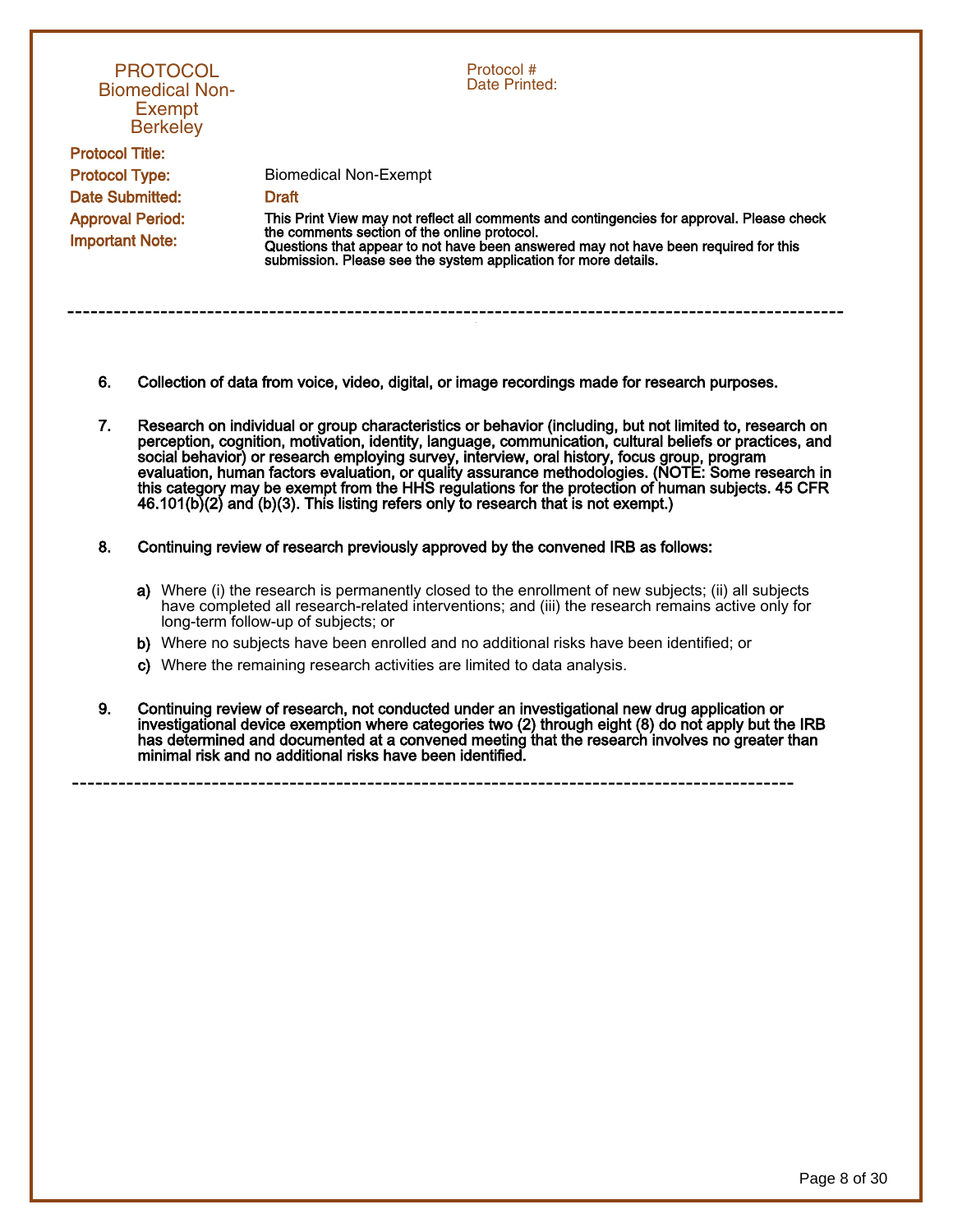| <b>PROTOCOL</b><br><b>Biomedical Non-</b><br><b>Exempt</b><br><b>Berkeley</b>                                                                                                                                                 | Protocol #<br>Date Printed:                                                                                                                                                                                                                                                                         |  |
|-------------------------------------------------------------------------------------------------------------------------------------------------------------------------------------------------------------------------------|-----------------------------------------------------------------------------------------------------------------------------------------------------------------------------------------------------------------------------------------------------------------------------------------------------|--|
| <b>Protocol Title:</b>                                                                                                                                                                                                        | <b>Biomedical Non-Exempt</b>                                                                                                                                                                                                                                                                        |  |
| <b>Protocol Type:</b>                                                                                                                                                                                                         |                                                                                                                                                                                                                                                                                                     |  |
| <b>Date Submitted:</b>                                                                                                                                                                                                        | <b>Draft</b>                                                                                                                                                                                                                                                                                        |  |
| <b>Approval Period:</b><br><b>Important Note:</b>                                                                                                                                                                             | This Print View may not reflect all comments and contingencies for approval. Please check<br>the comments section of the online protocol.<br>Questions that appear to not have been answered may not have been required for this<br>submission. Please see the system application for more details. |  |
| *** Purpose, Background, Collaborative Research ***<br>Old CPHS # (for Protocols approved before eProtocol)                                                                                                                   |                                                                                                                                                                                                                                                                                                     |  |
| <b>Study Title</b>                                                                                                                                                                                                            |                                                                                                                                                                                                                                                                                                     |  |
| 1. Purpose                                                                                                                                                                                                                    | Complete each section. When a question is not applicable, enter "N/A". Do not leave any sections blank.                                                                                                                                                                                             |  |
| Provide a brief explanation of the proposed research, including specific study hypothesis, objectives, and<br>rationale.                                                                                                      |                                                                                                                                                                                                                                                                                                     |  |
| 2. Background                                                                                                                                                                                                                 |                                                                                                                                                                                                                                                                                                     |  |
| Give relevant background (e.g., summarize previous/current related studies) on condition, procedure,<br>product, etc. under investigation, including citations if applicable (attach bibliography in Attachments<br>section). |                                                                                                                                                                                                                                                                                                     |  |
| 3. Collaborative Research                                                                                                                                                                                                     |                                                                                                                                                                                                                                                                                                     |  |
| a) If any non-UCB institutions or individuals are engaged in the research, explain their human research roles<br>and what human subjects training they have/PI has planned to provide.                                        |                                                                                                                                                                                                                                                                                                     |  |

b) If any non-UCB institutions or individuals are collaborating in the research, complete the table below and attach any relevant IRB approvals in the Attachments section.

### 4. Qualifications of Study Personnel

a) Explain expertise of Principal Investigator, Student/Postdoc Investigator, Faculty Sponsor (if applicable), any Co-Investigators or other key personnel listed in the application, and how it relates to their specific roles in the study team.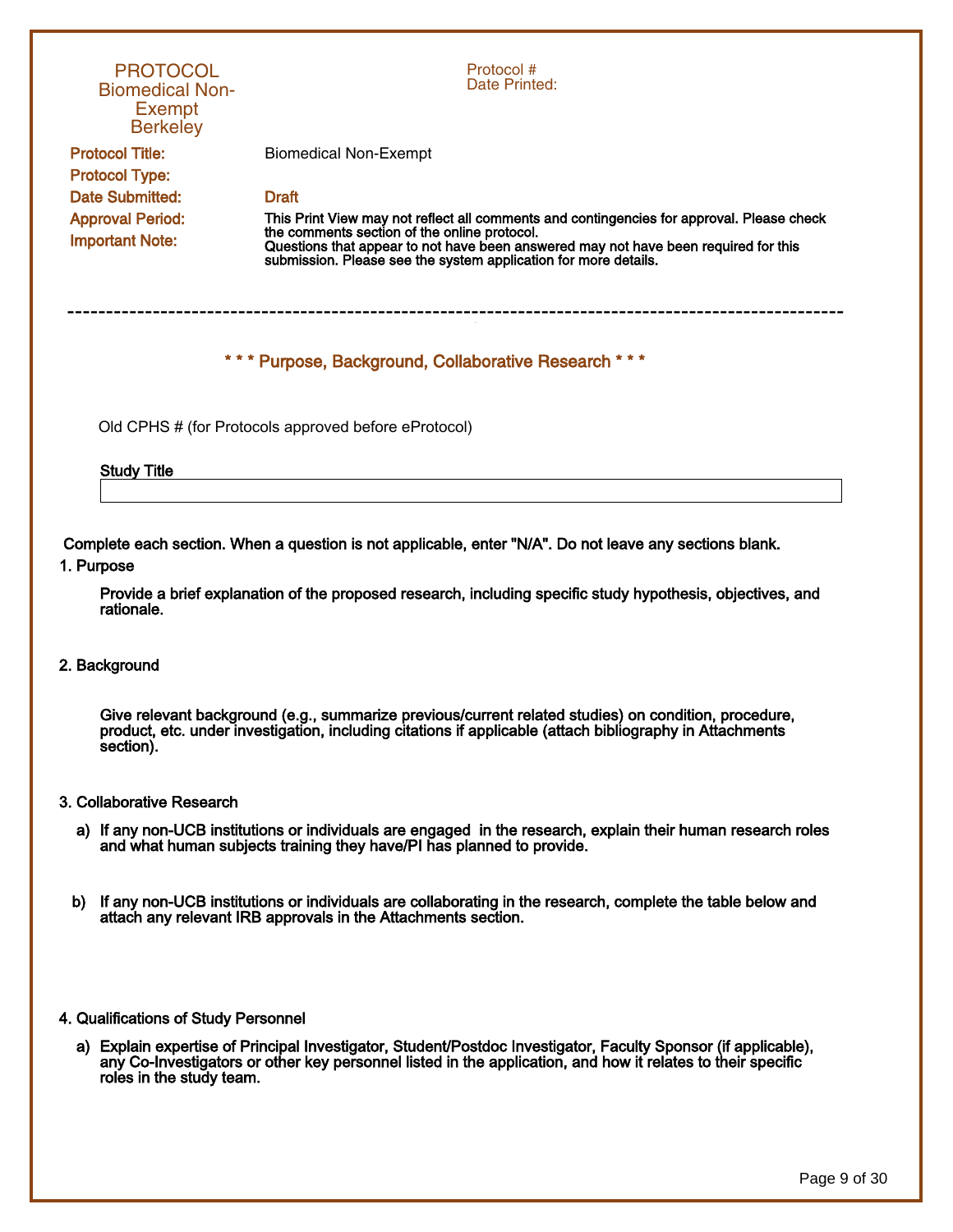| <b>PROTOCOL</b><br><b>Biomedical Non-</b><br>Exempt<br><b>Berkeley</b>                                                                                                                                                                                                                                                                                                                                                                                                                                            | Protocol #<br>Date Printed:                                                                                                                                                                                                                                                                         |
|-------------------------------------------------------------------------------------------------------------------------------------------------------------------------------------------------------------------------------------------------------------------------------------------------------------------------------------------------------------------------------------------------------------------------------------------------------------------------------------------------------------------|-----------------------------------------------------------------------------------------------------------------------------------------------------------------------------------------------------------------------------------------------------------------------------------------------------|
| <b>Protocol Title:</b><br><b>Protocol Type:</b>                                                                                                                                                                                                                                                                                                                                                                                                                                                                   | Biomedical Non-Exempt                                                                                                                                                                                                                                                                               |
| Date Submitted:                                                                                                                                                                                                                                                                                                                                                                                                                                                                                                   | <b>Draft</b>                                                                                                                                                                                                                                                                                        |
| <b>Approval Period:</b><br><b>Important Note:</b>                                                                                                                                                                                                                                                                                                                                                                                                                                                                 | This Print View may not reflect all comments and contingencies for approval. Please check<br>the comments section of the online protocol.<br>Questions that appear to not have been answered may not have been required for this<br>submission. Please see the system application for more details. |
| In case of international research, describe the expertise you have, or have access to, which prepares you<br>b)<br>to conduct research in this location and/or with this subject population, including specific qualifications (e.g.,<br>relevant coursework, background, experience, training). Also, explain your knowledge of local community<br>attitudes and cultural norms, and cultural sensitivities necessary to carry out the research. See CPHS<br>Guidelines on Research in an International Setting. |                                                                                                                                                                                                                                                                                                     |
|                                                                                                                                                                                                                                                                                                                                                                                                                                                                                                                   |                                                                                                                                                                                                                                                                                                     |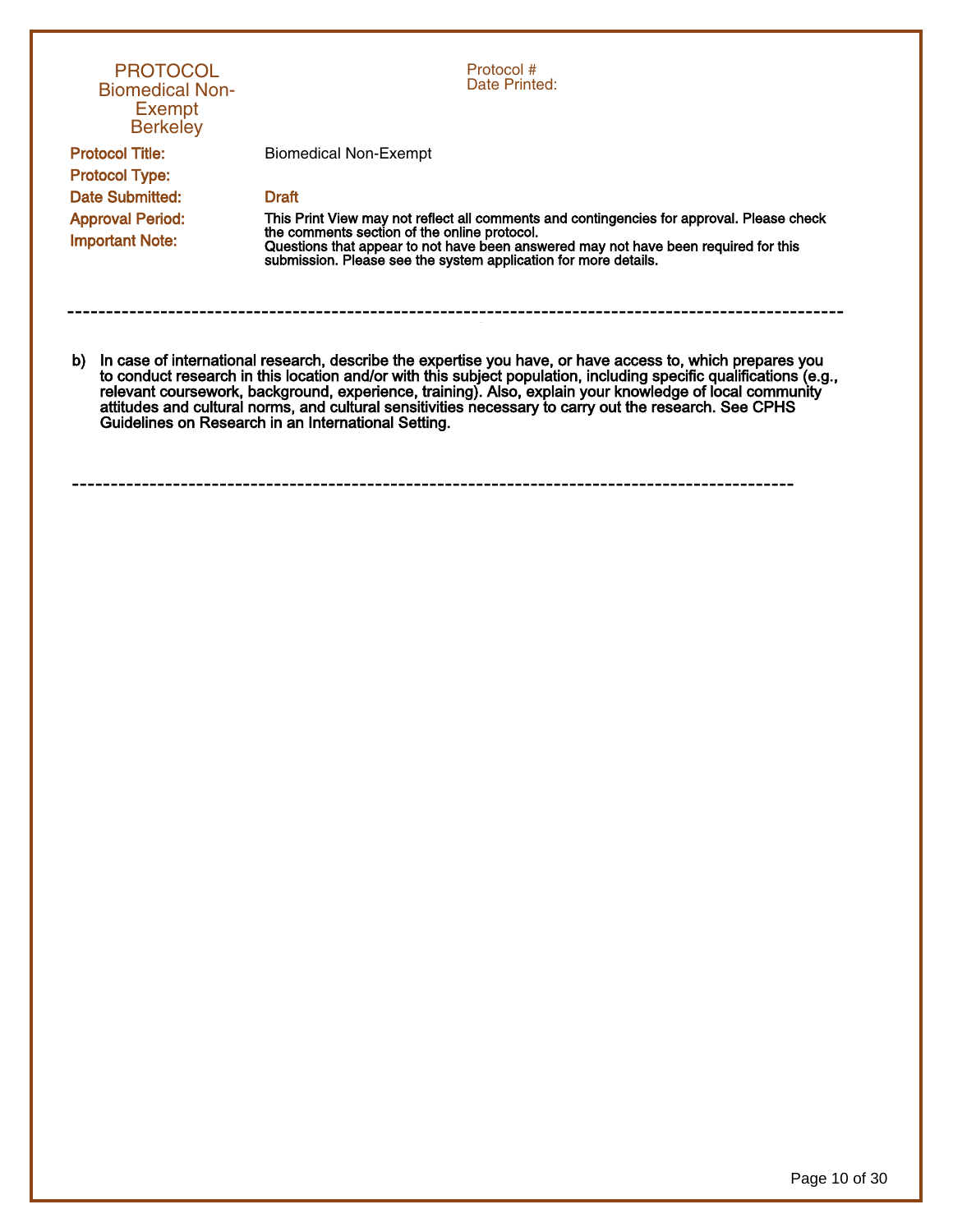| <b>PROTOCOL</b><br><b>Biomedical Non-</b><br><b>Exempt</b><br><b>Berkeley</b> | Protocol#<br>Date Printed:                                                                                                                                                                                                                                                                          |  |
|-------------------------------------------------------------------------------|-----------------------------------------------------------------------------------------------------------------------------------------------------------------------------------------------------------------------------------------------------------------------------------------------------|--|
| <b>Protocol Title:</b><br><b>Protocol Type:</b>                               | Biomedical Non-Exempt                                                                                                                                                                                                                                                                               |  |
| Date Submitted:                                                               | <b>Draft</b>                                                                                                                                                                                                                                                                                        |  |
| <b>Approval Period:</b><br><b>Important Note:</b>                             | This Print View may not reflect all comments and contingencies for approval. Please check<br>the comments section of the online protocol.<br>Questions that appear to not have been answered may not have been required for this<br>submission. Please see the system application for more details. |  |
|                                                                               |                                                                                                                                                                                                                                                                                                     |  |
| *** Subject Population ***                                                    |                                                                                                                                                                                                                                                                                                     |  |

#### 5. Subject Population

- a) Describe proposed subject population, stating age range, gender, race, ethnicity, language and literacy.
- b) State total (maximum) number of subjects planned for the study and how many must be recruited to obtain this sample size. Explain how number of subjects needed to answer the research question was determined.
- c) If any proposed subjects are children/minors, prisoners, pregnant women, those with physical or cognitive impairments, or others who are considered vulnerable to coercion or undue influence, state rationale for their involvement.

#### 6. Recruitment

- a) Explain how, where, when, and by whom prospective subjects will be identified/selected and approached for study participation. If researcher is subject's instructor, physician, or job supervisor, or if vulnerable subject groups will be recruited, explain what precautions will be taken to minimize potential coercion or undue influence to participate. See CPHS Guidelines on Recruitment for more information.
- b) Describe any recruitment materials (e.g., letters, flyers, advertisements [note type of media/where posted], scripts for verbal recruitment, etc.) and letter of permission/cooperation from institutions, agencies or organizations where off-site subject recruitment will take place (e.g., another UC campus, clinic, school district). Attach these documents in Attachments section. Please see eProtocol Attachments Check List for Non-Exempt Applications for more information.
- c) Will anyone who will be recruiting or enrolling human subjects for this research receive compensation for each subject enrolled into this protocol? If yes, please identify the individual(s) and the amount of payment (per subject and total).

#### 7. Screening

a) Provide criteria for subject inclusion and exclusion. If any inclusion/exclusion criteria are based on gender, race, or ethnicity, explain rationale for restrictions.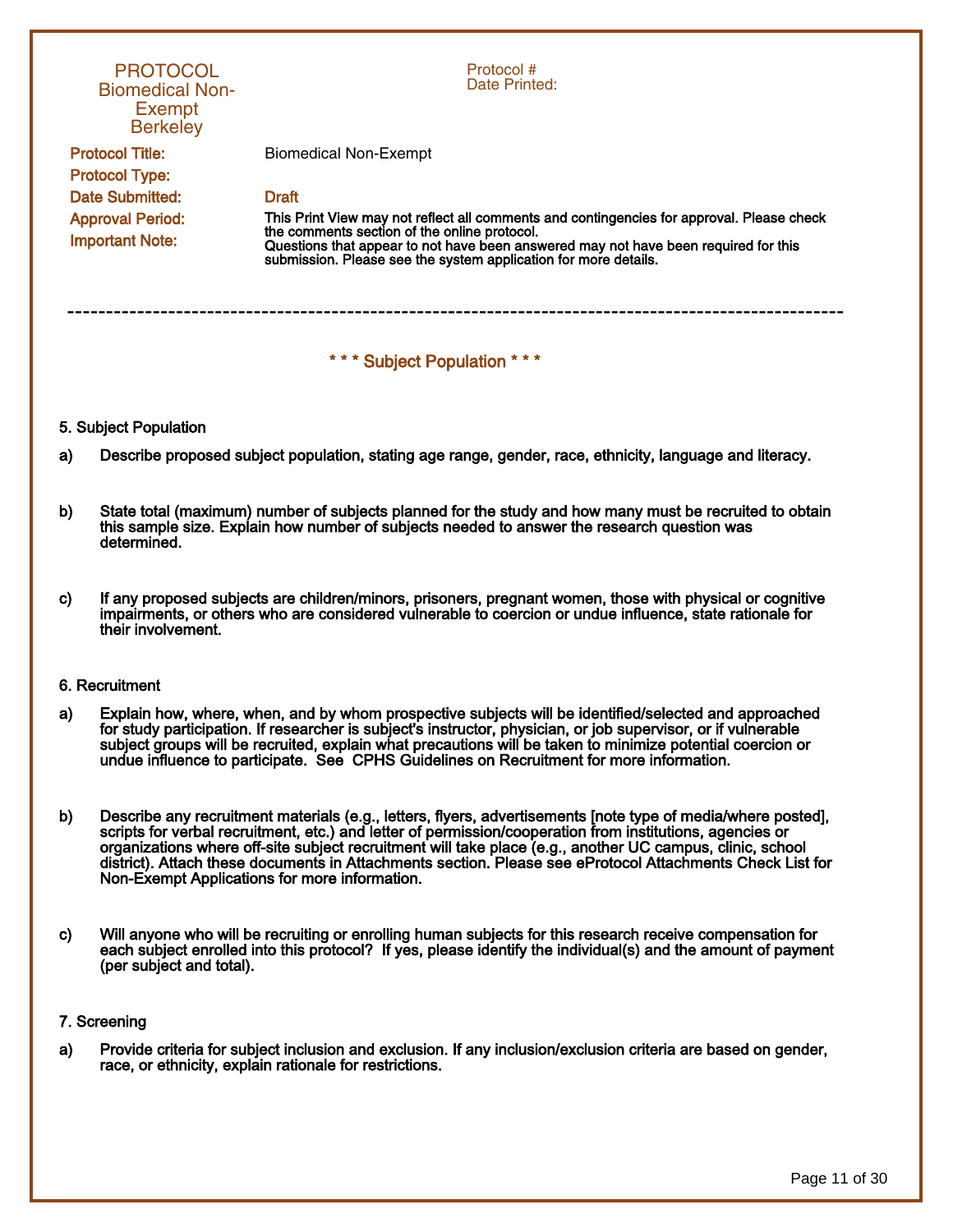|              | <b>PROTOCOL</b><br><b>Biomedical Non-</b><br><b>Exempt</b><br><b>Berkeley</b> | Protocol#<br>Date Printed:                                                                                                                                                                                                                                                                                                                                                                                                            |
|--------------|-------------------------------------------------------------------------------|---------------------------------------------------------------------------------------------------------------------------------------------------------------------------------------------------------------------------------------------------------------------------------------------------------------------------------------------------------------------------------------------------------------------------------------|
|              | <b>Protocol Title:</b>                                                        | <b>Biomedical Non-Exempt</b>                                                                                                                                                                                                                                                                                                                                                                                                          |
|              | <b>Protocol Type:</b>                                                         |                                                                                                                                                                                                                                                                                                                                                                                                                                       |
|              | <b>Date Submitted:</b>                                                        | <b>Draft</b>                                                                                                                                                                                                                                                                                                                                                                                                                          |
|              | <b>Approval Period:</b><br><b>Important Note:</b>                             | This Print View may not reflect all comments and contingencies for approval. Please check<br>the comments section of the online protocol.<br>Questions that appear to not have been answered may not have been required for this<br>submission. Please see the system application for more details.                                                                                                                                   |
| b)           |                                                                               | If prospective subjects will be screened via tests, interviews, etc., prior to entry into the "main" study,<br>explain how, where, when, and by whom screening will be done. NOTE: Consent must be obtained for<br>screening procedures as well as "main" study procedures. As appropriate, either: 1) create a separate<br>"Screening Consent Form;" or 2) include screening information within the consent form for the main study. |
|              | 8. Compensation and Costs                                                     |                                                                                                                                                                                                                                                                                                                                                                                                                                       |
| a)           | of payment.                                                                   | Describe plan for compensation of subjects. If no compensation will be provided, this should be stated. If<br>subjects will be compensated for their participation, explain in detail about the amount and methods/ terms                                                                                                                                                                                                             |
|              |                                                                               | Include any provisions for partial payment if subject withdraws before study is complete.                                                                                                                                                                                                                                                                                                                                             |
|              | to protect subject confidentiality.                                           | When subjects are required to provide Social Security Number in order to be paid, this data must be<br>collected separately from consent documentation. If applicable, describe security measures that will be used                                                                                                                                                                                                                   |
|              |                                                                               | If non-monetary compensation (e.g., course credit, services) will be offered, explain how                                                                                                                                                                                                                                                                                                                                             |
| b)           |                                                                               | Discuss reasoning behind amount/method/terms of compensation, including appropriateness of<br>compensation for the study population and avoiding undue influence to participate.                                                                                                                                                                                                                                                      |
| $\mathbf{c}$ |                                                                               | Costs to Subjects. If applicable, describe any costs/charges which subjects or their insurance carriers will<br>be expected to pay. (If there are no costs to subjects or their insurers, this should be stated.)                                                                                                                                                                                                                     |
|              |                                                                               |                                                                                                                                                                                                                                                                                                                                                                                                                                       |
|              |                                                                               |                                                                                                                                                                                                                                                                                                                                                                                                                                       |
|              |                                                                               |                                                                                                                                                                                                                                                                                                                                                                                                                                       |
|              |                                                                               |                                                                                                                                                                                                                                                                                                                                                                                                                                       |
|              |                                                                               |                                                                                                                                                                                                                                                                                                                                                                                                                                       |
|              |                                                                               |                                                                                                                                                                                                                                                                                                                                                                                                                                       |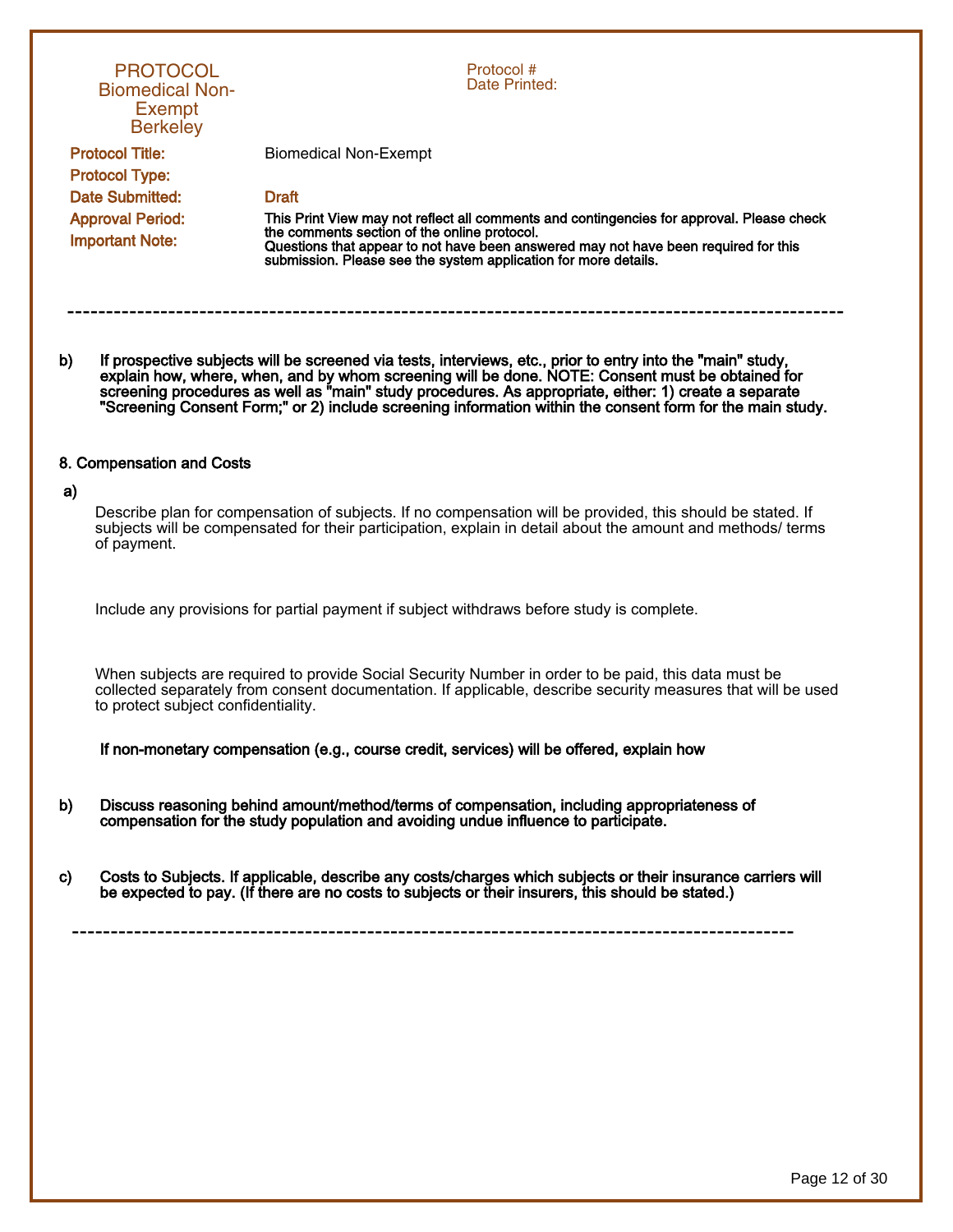| <b>PROTOCOL</b><br><b>Biomedical Non-</b><br><b>Exempt</b><br><b>Berkeley</b>  | Protocol #<br>Date Printed:                                                                                                                                                                                                                                                                                                                                                                                                                                                                                                                                                                                                                                                                              |  |
|--------------------------------------------------------------------------------|----------------------------------------------------------------------------------------------------------------------------------------------------------------------------------------------------------------------------------------------------------------------------------------------------------------------------------------------------------------------------------------------------------------------------------------------------------------------------------------------------------------------------------------------------------------------------------------------------------------------------------------------------------------------------------------------------------|--|
| <b>Protocol Title:</b>                                                         | <b>Biomedical Non-Exempt</b>                                                                                                                                                                                                                                                                                                                                                                                                                                                                                                                                                                                                                                                                             |  |
| <b>Protocol Type:</b>                                                          |                                                                                                                                                                                                                                                                                                                                                                                                                                                                                                                                                                                                                                                                                                          |  |
| <b>Date Submitted:</b>                                                         | <b>Draft</b>                                                                                                                                                                                                                                                                                                                                                                                                                                                                                                                                                                                                                                                                                             |  |
| <b>Approval Period:</b><br><b>Important Note:</b>                              | This Print View may not reflect all comments and contingencies for approval. Please check<br>the comments section of the online protocol.<br>Questions that appear to not have been answered may not have been required for this<br>submission. Please see the system application for more details.                                                                                                                                                                                                                                                                                                                                                                                                      |  |
| *** Study Procedures, Alternatives to Participation ***<br>9. Study Procedures |                                                                                                                                                                                                                                                                                                                                                                                                                                                                                                                                                                                                                                                                                                          |  |
| a)                                                                             | Describe in chronological order of events how the research will be conducted, providing information about<br>all study procedures (e.g., all interventions/interactions with subjects, data collection procedures etc.),<br>including follow-up procedures. If any interviews, questionnaires, surveys, or focus groups will be<br>conducted for the study, explain and attach one copy each of all study instruments (standard and/or non-<br>standard) in the Attachments section. Please see eProtocol Attachments Check List for Non-Exempt<br>Applications for more information. If the proposed research involves use of existing data/specimens,<br>describe how data/specimens will be acquired. |  |
| b)                                                                             | Explain who will conduct the procedures, where and when they will take place. Indicate frequency and<br>duration of visits/sessions, as well as total time commitment for the study.                                                                                                                                                                                                                                                                                                                                                                                                                                                                                                                     |  |
| C)                                                                             | Identify any research procedures that are experimental/investigational. Experimental or investigational<br>procedures are treatments or interventions that do not conform to commonly accepted clinical or research<br>practice as may occur in medical, psychological, or educational settings. Note: if the study only involves<br>standard research or clinical procedures, state "N/A."                                                                                                                                                                                                                                                                                                              |  |
| d)                                                                             | If a placebo will be used, provide rationale and explain why active control is not appropriate.                                                                                                                                                                                                                                                                                                                                                                                                                                                                                                                                                                                                          |  |

- e) If any type of deception or incomplete disclosure will be used, explain what it will entail, why it is justified, and what the plans are to debrief subjects. See CPHS Guidelines on Deception and Incomplete Disclosure for more information. Any debriefing materials should be included in the Attachments section.
- f) State if audio or video recording will occur and for what purpose (e.g. transcription, coding facial expressions).
- 10. Alternatives to Participation

Describe appropriate alternative resources, procedures, courses of treatment, if any, that are available to prospective subjects. If there are no appropriate alternatives to study participation, this should be stated. If the study does not involve treatment/intervention, enter "N/A" here.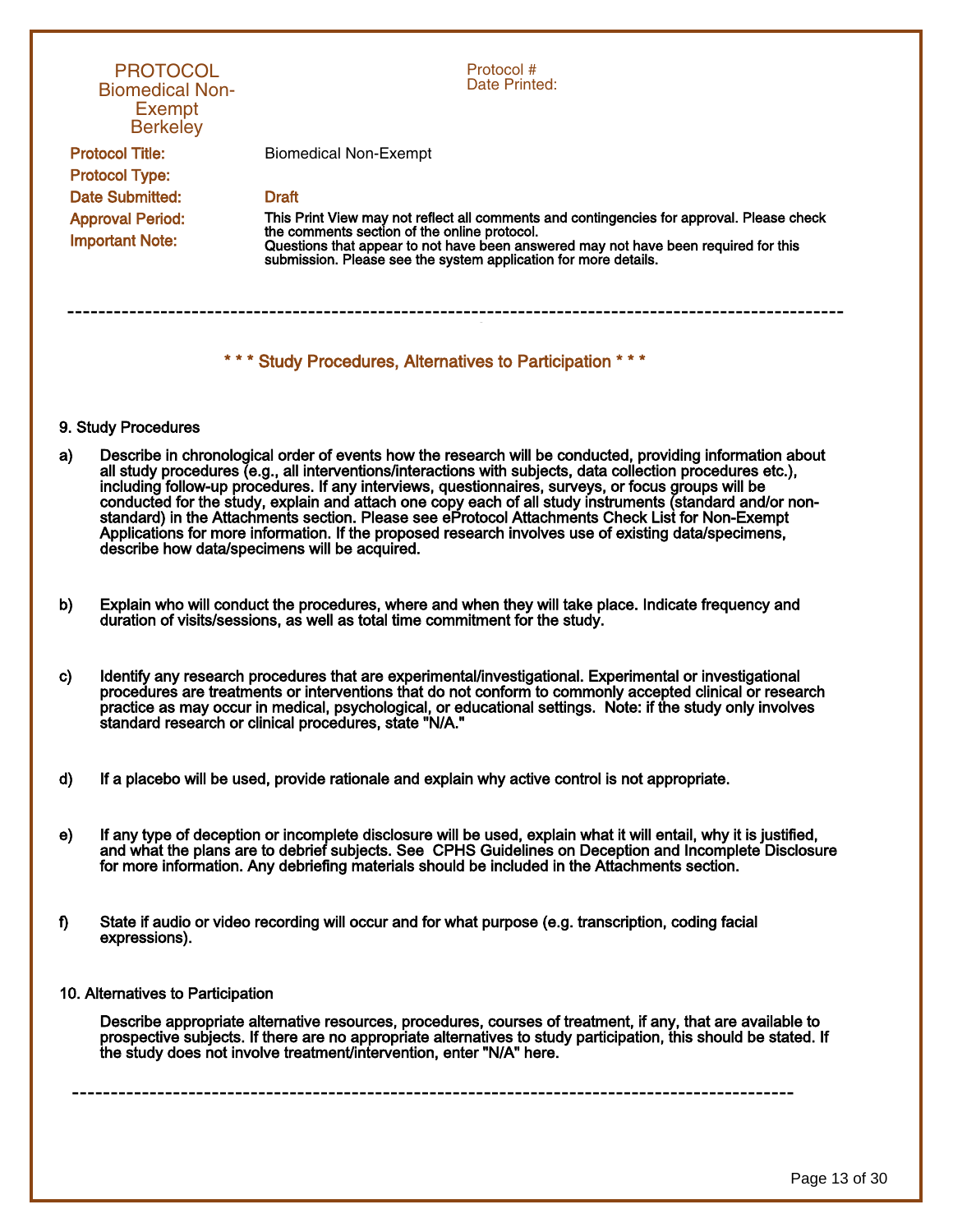| <b>PROTOCOL</b><br><b>Biomedical Non-</b><br><b>Exempt</b><br><b>Berkeley</b>                                                                                                                                                                                                                                       | Protocol #<br>Date Printed:                                                                                                                                                                                                                                                                         |  |
|---------------------------------------------------------------------------------------------------------------------------------------------------------------------------------------------------------------------------------------------------------------------------------------------------------------------|-----------------------------------------------------------------------------------------------------------------------------------------------------------------------------------------------------------------------------------------------------------------------------------------------------|--|
| <b>Protocol Title:</b><br><b>Protocol Type:</b>                                                                                                                                                                                                                                                                     | <b>Biomedical Non-Exempt</b>                                                                                                                                                                                                                                                                        |  |
| <b>Date Submitted:</b>                                                                                                                                                                                                                                                                                              | <b>Draft</b>                                                                                                                                                                                                                                                                                        |  |
| <b>Approval Period:</b><br><b>Important Note:</b>                                                                                                                                                                                                                                                                   | This Print View may not reflect all comments and contingencies for approval. Please check<br>the comments section of the online protocol.<br>Questions that appear to not have been answered may not have been required for this<br>submission. Please see the system application for more details. |  |
|                                                                                                                                                                                                                                                                                                                     | *** Radiation ***                                                                                                                                                                                                                                                                                   |  |
| 11. Ionizing Radiation (e.g. X-ray) and Non-ionizing Radiation (e.g. MRI)                                                                                                                                                                                                                                           |                                                                                                                                                                                                                                                                                                     |  |
| Do you intend to use ionizing radioactive materials or ionizing<br>a)<br>radiation-producing devices in your research (e.g., injectable, oral, x-<br>rays, etc.)? CAUTION: The UCB Radioactive Materials License does<br>not permit human research using radioactive materials or radiation<br>from such materials. |                                                                                                                                                                                                                                                                                                     |  |
|                                                                                                                                                                                                                                                                                                                     | If Yes, provide Radiation Use Authorization (RUA) number(s):                                                                                                                                                                                                                                        |  |
|                                                                                                                                                                                                                                                                                                                     | Note: The research may not proceed without an RUA. Please visit:                                                                                                                                                                                                                                    |  |
| http://www.ehs.berkeley.edu/how-create-new-radiation-use-authorization-rua                                                                                                                                                                                                                                          |                                                                                                                                                                                                                                                                                                     |  |
| Do you intend to use any non-ionizing radiation sources (laser or<br>b)<br>magnetic sources) in your research?                                                                                                                                                                                                      |                                                                                                                                                                                                                                                                                                     |  |
| If Yes, provide Laser Use Registration (LUR) number(s):                                                                                                                                                                                                                                                             |                                                                                                                                                                                                                                                                                                     |  |
| And/or Magnetic Inventory number(s):                                                                                                                                                                                                                                                                                |                                                                                                                                                                                                                                                                                                     |  |
| Note: The research may not proceed without an LUR or Magnetic Inventory Number. Please visit:<br>http://ehs.berkeley.edu/laser-safety/how-do-i-register-my-new-laser                                                                                                                                                |                                                                                                                                                                                                                                                                                                     |  |
| C)                                                                                                                                                                                                                                                                                                                  | Describe the source of ionizing radiation or non-ionizing radiation.                                                                                                                                                                                                                                |  |
|                                                                                                                                                                                                                                                                                                                     |                                                                                                                                                                                                                                                                                                     |  |
|                                                                                                                                                                                                                                                                                                                     |                                                                                                                                                                                                                                                                                                     |  |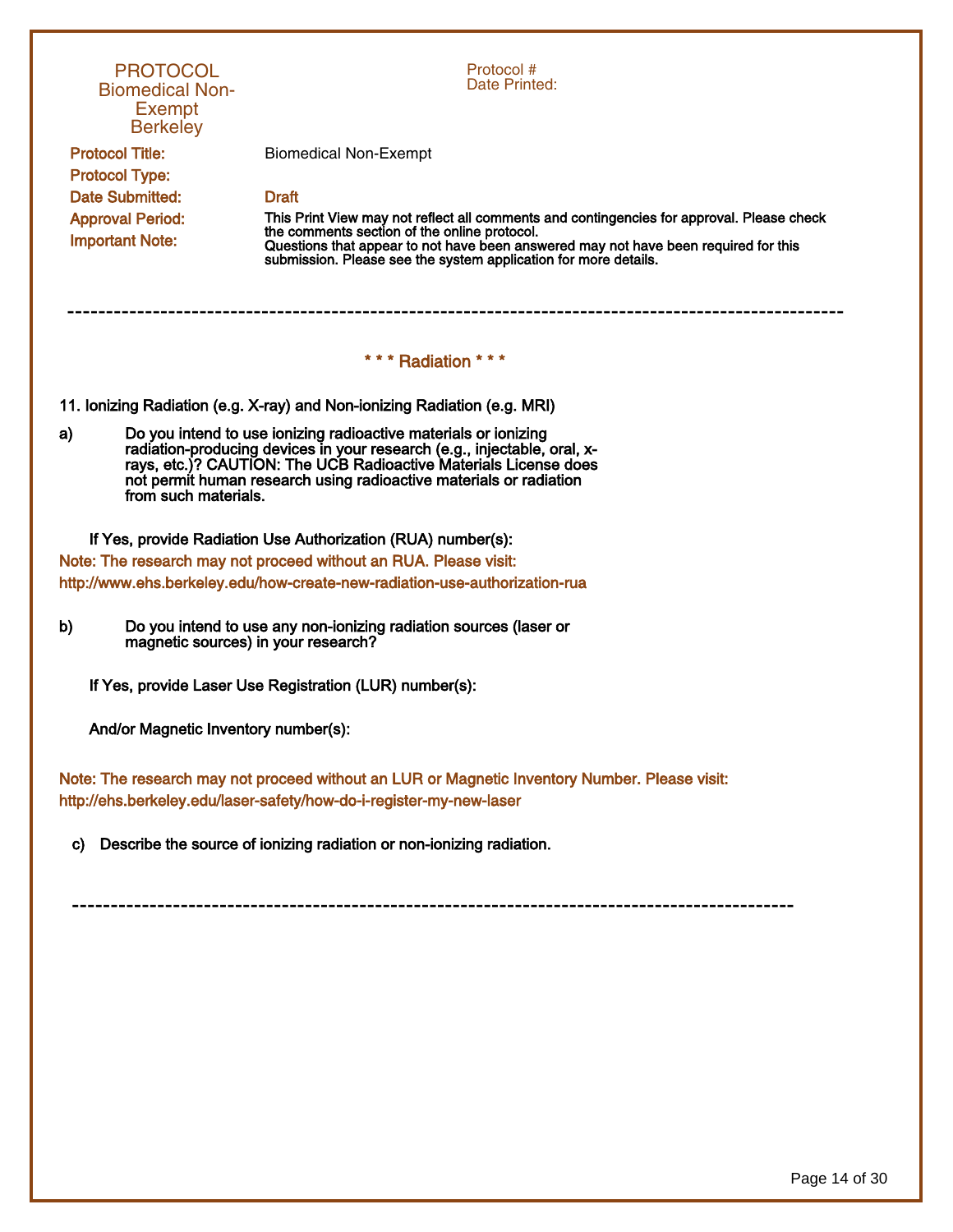| <b>PROTOCOL</b><br><b>Biomedical Non-</b><br><b>Exempt</b><br><b>Berkeley</b> | Protocol#<br>Date Printed:                                                                                                                                                                                                                                                                          |
|-------------------------------------------------------------------------------|-----------------------------------------------------------------------------------------------------------------------------------------------------------------------------------------------------------------------------------------------------------------------------------------------------|
| <b>Protocol Title:</b>                                                        | <b>Biomedical Non-Exempt</b>                                                                                                                                                                                                                                                                        |
| <b>Protocol Type:</b><br><b>Date Submitted:</b>                               | <b>Draft</b>                                                                                                                                                                                                                                                                                        |
| <b>Approval Period:</b><br><b>Important Note:</b>                             | This Print View may not reflect all comments and contingencies for approval. Please check<br>the comments section of the online protocol.<br>Questions that appear to not have been answered may not have been required for this<br>submission. Please see the system application for more details. |
|                                                                               | ---------------------------------<br>*** Medical Equipment, Investigational Devices ***                                                                                                                                                                                                             |
|                                                                               |                                                                                                                                                                                                                                                                                                     |
| 12. Medical Equipment                                                         |                                                                                                                                                                                                                                                                                                     |
|                                                                               | If the research involves use of medical equipment, explain whether the equipment is approved for<br>marketing and routinely employed in clinical practice.                                                                                                                                          |
| 13. Investigational Devices                                                   |                                                                                                                                                                                                                                                                                                     |
| <b>Investigational Devices</b>                                                | List in the table below all Investigational Devices to be used on subjects                                                                                                                                                                                                                          |
|                                                                               |                                                                                                                                                                                                                                                                                                     |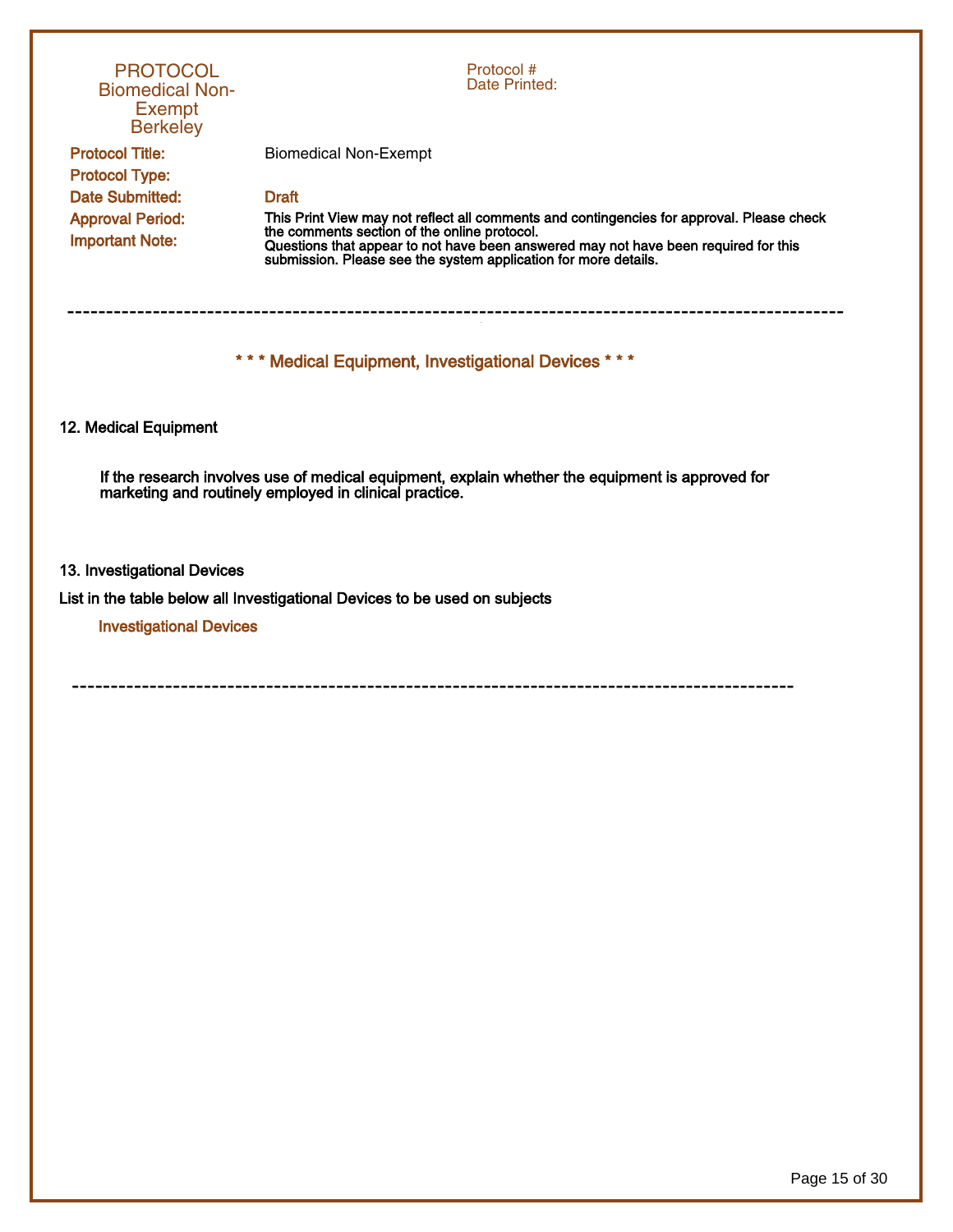|    | <b>PROTOCOL</b><br><b>Biomedical Non-</b><br><b>Exempt</b><br><b>Berkeley</b> | Protocol#<br>Date Printed:                                                                                                                                                                                                                                                                          |
|----|-------------------------------------------------------------------------------|-----------------------------------------------------------------------------------------------------------------------------------------------------------------------------------------------------------------------------------------------------------------------------------------------------|
|    | <b>Protocol Title:</b>                                                        | <b>Biomedical Non-Exempt</b>                                                                                                                                                                                                                                                                        |
|    | <b>Protocol Type:</b><br>Date Submitted:                                      | <b>Draft</b>                                                                                                                                                                                                                                                                                        |
|    | <b>Approval Period:</b><br><b>Important Note:</b>                             | This Print View may not reflect all comments and contingencies for approval. Please check<br>the comments section of the online protocol.<br>Questions that appear to not have been answered may not have been required for this<br>submission. Please see the system application for more details. |
|    |                                                                               | *** Drugs, Reagents, or Chemicals ***                                                                                                                                                                                                                                                               |
|    | 14. Drugs, Reagents, or Chemicals                                             |                                                                                                                                                                                                                                                                                                     |
| a) | this study.                                                                   | List in the table below all investigational drugs, reagents or chemicals to be administered to subjects during                                                                                                                                                                                      |
| b) | this study.                                                                   | List in the table below all commercial drugs, reagents or chemicals to be administered to subjects during                                                                                                                                                                                           |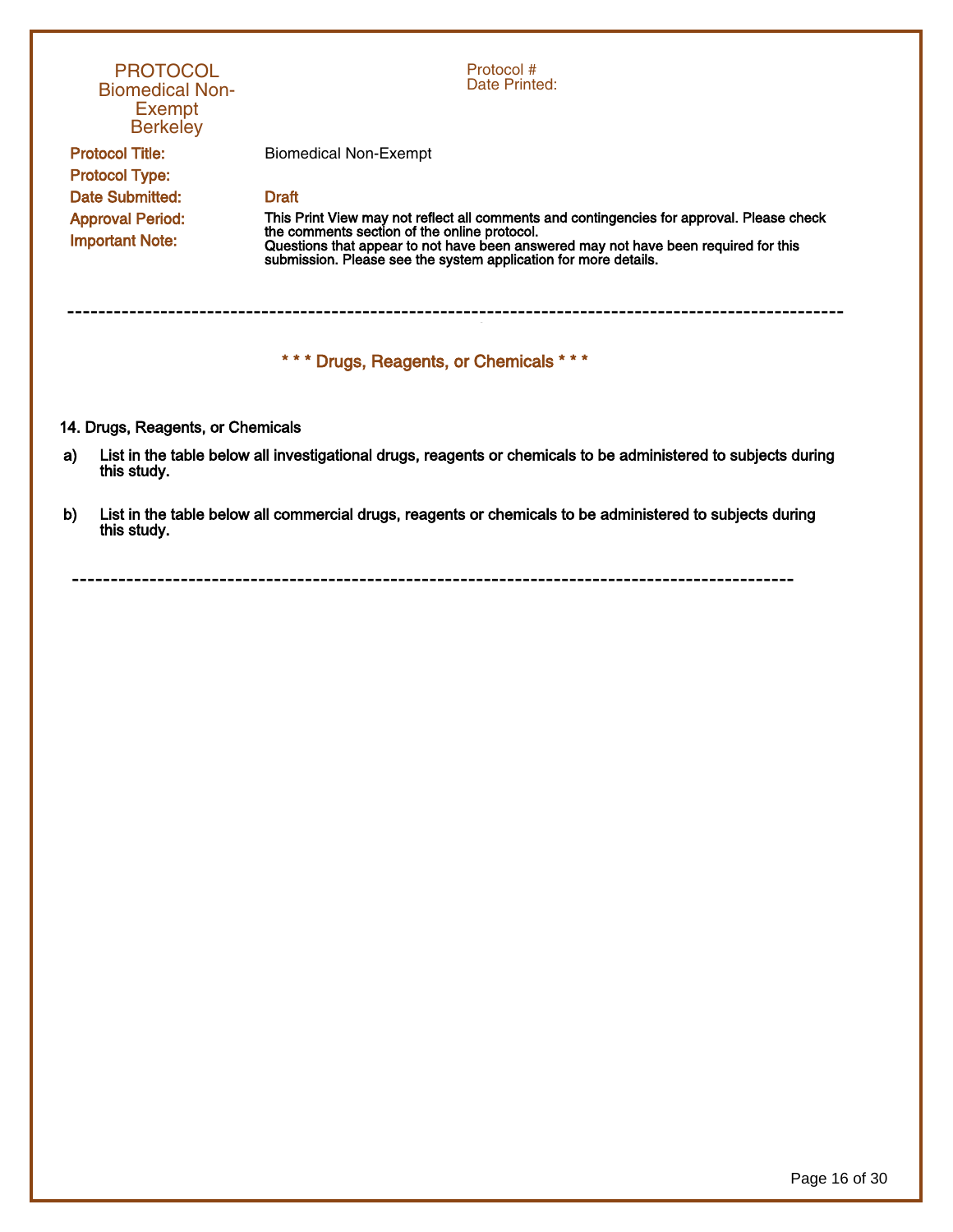|    | <b>PROTOCOL</b><br><b>Biomedical Non-</b><br><b>Exempt</b><br><b>Berkeley</b> | Protocol #<br>Date Printed:                                                                                                                                                                                                                                                                                                                                                                   |
|----|-------------------------------------------------------------------------------|-----------------------------------------------------------------------------------------------------------------------------------------------------------------------------------------------------------------------------------------------------------------------------------------------------------------------------------------------------------------------------------------------|
|    | <b>Protocol Title:</b>                                                        | <b>Biomedical Non-Exempt</b>                                                                                                                                                                                                                                                                                                                                                                  |
|    | <b>Protocol Type:</b>                                                         |                                                                                                                                                                                                                                                                                                                                                                                               |
|    | <b>Date Submitted:</b>                                                        | <b>Draft</b>                                                                                                                                                                                                                                                                                                                                                                                  |
|    | <b>Approval Period:</b><br><b>Important Note:</b>                             | This Print View may not reflect all comments and contingencies for approval. Please check<br>the comments section of the online protocol.<br>Questions that appear to not have been answered may not have been required for this<br>submission. Please see the system application for more details.                                                                                           |
|    |                                                                               | *** Risks and Discomforts ***                                                                                                                                                                                                                                                                                                                                                                 |
|    | 15. Risks and Discomforts                                                     |                                                                                                                                                                                                                                                                                                                                                                                               |
| a) | the likelihood and degree of potential harm.                                  | Describe all known risks and discomforts associated with study procedures, whether physical,<br>psychological, economic or social (e.g., pain, stress, invasion of privacy, breach of confidentiality), noting                                                                                                                                                                                |
| b) |                                                                               | Discuss measures that will be taken to minimize risks and discomforts to subjects.                                                                                                                                                                                                                                                                                                            |
| C) |                                                                               | If applicable, indicate if a particular study treatment or procedure may involve risks to the subject (or to the<br>embryo or fetus, if the subject is or may become pregnant) that are currently unforeseeable.                                                                                                                                                                              |
| d) | projects.                                                                     | If applicable, describe the Data Safety Monitoring Plan (DSMP). NIH may require a DSMP for some                                                                                                                                                                                                                                                                                               |
|    | and described here if applicable.)                                            | e) Explain how unanticipated negative outcomes/experiences or serious adverse events will be managed.<br>(NOTE: This may apply in social-behavioral as well as biomedical research, e.g., undue stress or anxiety of<br>subject, breach of confidentiality via loss of laptop computer with study data. Provisions should be made                                                             |
| f) | Reporting.                                                                    | Discuss plans for reporting unanticipated problems involving risks to subjects or others, or serious adverse<br>events, to CPHS. (This applies to all types of research.) See Adverse Event and Unanticipated Problem                                                                                                                                                                         |
| g) |                                                                               | Describe plans for provision of treatment for study-related injuries, and how costs of injury treatment will be<br>covered. If the study involves more than minimal risk, indicate that the researchers are familiar with and will<br>follow University of California policy in this regard, and will use recommended wording on any consent<br>forms (see CPHS Informed Consent Guidelines). |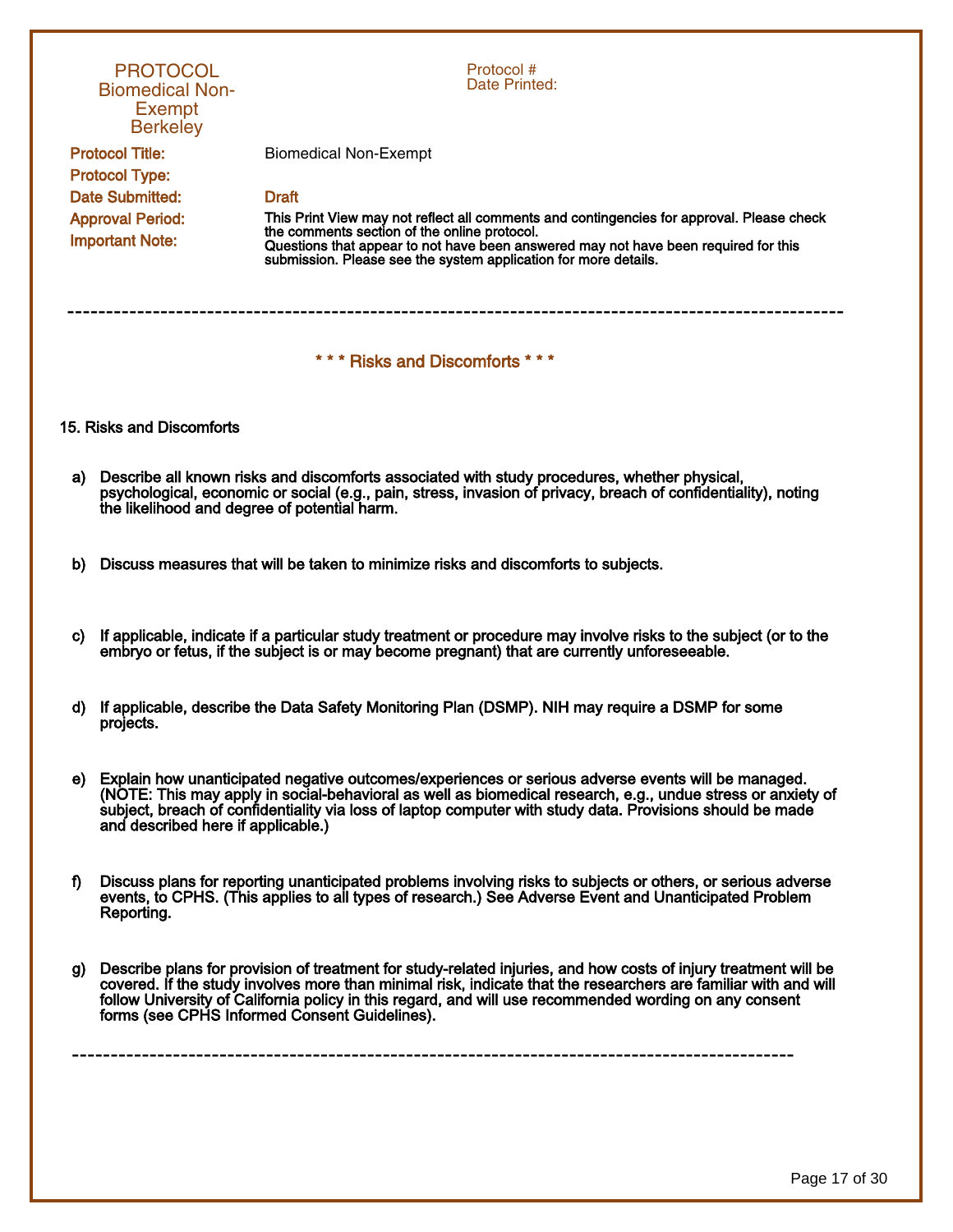|              | <b>PROTOCOL</b><br><b>Biomedical Non-</b><br><b>Exempt</b><br><b>Berkeley</b> | Protocol #<br>Date Printed:                                                                                                                                                                                                                                                                                             |
|--------------|-------------------------------------------------------------------------------|-------------------------------------------------------------------------------------------------------------------------------------------------------------------------------------------------------------------------------------------------------------------------------------------------------------------------|
|              | <b>Protocol Title:</b><br><b>Protocol Type:</b>                               | <b>Biomedical Non-Exempt</b>                                                                                                                                                                                                                                                                                            |
|              | Date Submitted:                                                               | <b>Draft</b>                                                                                                                                                                                                                                                                                                            |
|              | <b>Approval Period:</b><br><b>Important Note:</b>                             | This Print View may not reflect all comments and contingencies for approval. Please check<br>the comments section of the online protocol.<br>Questions that appear to not have been answered may not have been required for this<br>submission. Please see the system application for more details.                     |
|              |                                                                               | *** Benefits, Confidentiality ***                                                                                                                                                                                                                                                                                       |
|              | 16. Benefits                                                                  |                                                                                                                                                                                                                                                                                                                         |
|              |                                                                               | Describe any potential benefits to the individual subject, group of subjects, and/or society. If subjects will<br>not benefit directly from study procedures, this should be stated.                                                                                                                                    |
|              | a "benefit" of participation in research.                                     | NOTE: Do not include compensation/payment of subjects in this section, as remuneration is not considered                                                                                                                                                                                                                |
|              | 17. Confidentiality and Privacy                                               |                                                                                                                                                                                                                                                                                                                         |
|              |                                                                               | NOTE: See CPHS Data Security Policy and Guidelines before completing this section.                                                                                                                                                                                                                                      |
| a)           | "covered entity".                                                             | If reviewing or accessing Protected Health Information (PHI) from UC Berkeley's Tang Center, Optometry<br>Clinic, Psychology Clinic, Intercollegiate Athletics, or Human Resources for activities preparatory to<br>research, describe the process and confirm that the health information will not be removed from the |
| b)           |                                                                               | What identifiable participant data will you obtain? Note: Audio, photo, and video recordings are generally<br>considered identifiable unless distinguishing features can be successfully masked.                                                                                                                        |
| $\mathbf{c}$ |                                                                               | If obtaining existing data/specimens, will you have access to identifiers? Please see The Industry Alliance<br>Office website for requirements when receiving existing data/specimens for research.                                                                                                                     |
| d)           |                                                                               | Explain how the confidentiality of subject information will be maintained. Include:                                                                                                                                                                                                                                     |
|              |                                                                               | i. Who will have access to study records/specimens? If the study is subject to FDA regulations, include<br>a statement that the FDA might inspect the records of the study.                                                                                                                                             |
|              |                                                                               | ii. How the records will be secured (e.g., password-protected computer, encrypted files, locked<br>cabinet). Response should be consistent with CPHS Data Security Policy.                                                                                                                                              |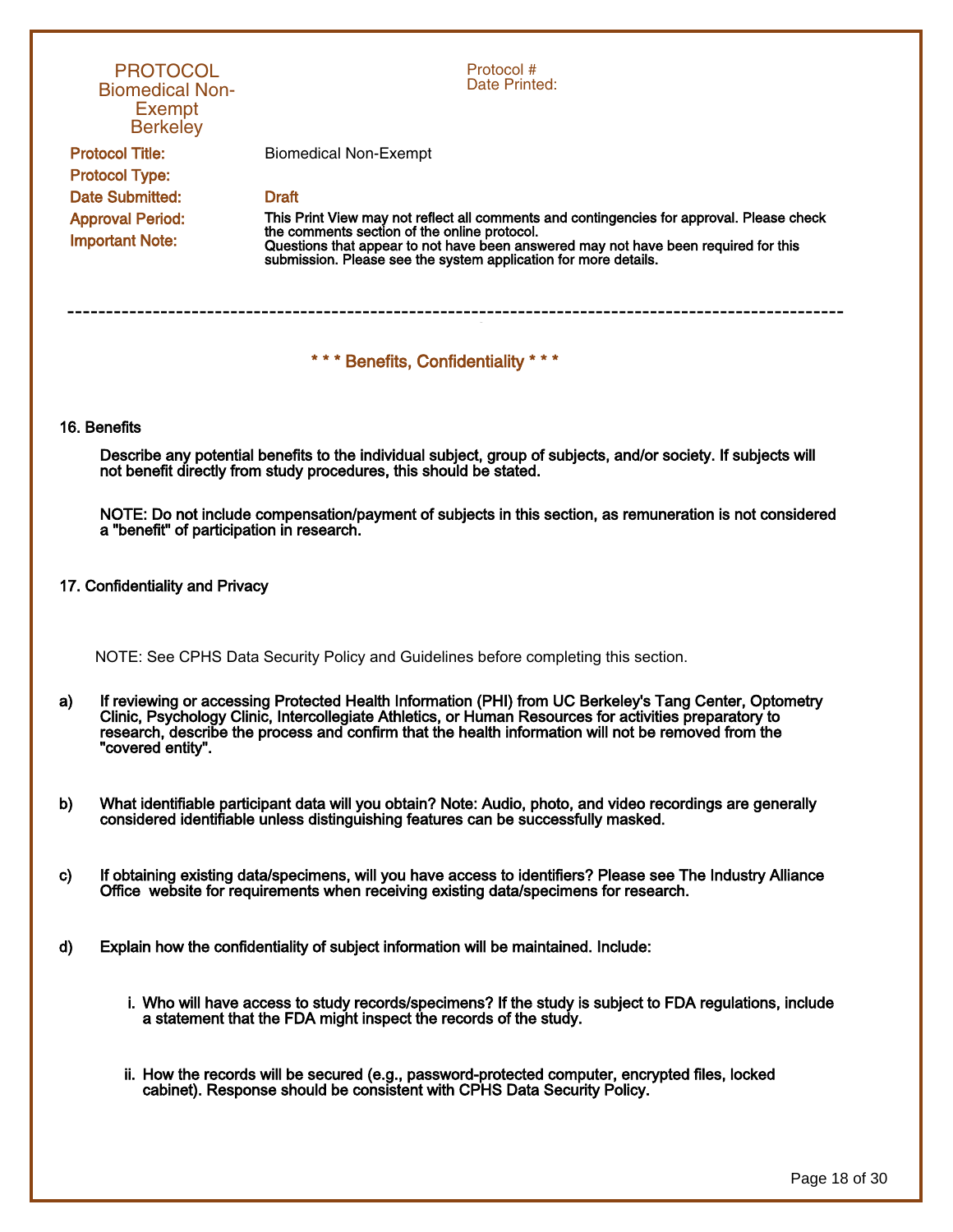|    | <b>PROTOCOL</b><br><b>Biomedical Non-</b><br><b>Exempt</b><br><b>Berkeley</b> | Protocol #<br>Date Printed:                                                                                                                                                                                                                                                                                                                                                                                                                     |
|----|-------------------------------------------------------------------------------|-------------------------------------------------------------------------------------------------------------------------------------------------------------------------------------------------------------------------------------------------------------------------------------------------------------------------------------------------------------------------------------------------------------------------------------------------|
|    | <b>Protocol Title:</b>                                                        | <b>Biomedical Non-Exempt</b>                                                                                                                                                                                                                                                                                                                                                                                                                    |
|    | <b>Protocol Type:</b>                                                         |                                                                                                                                                                                                                                                                                                                                                                                                                                                 |
|    | <b>Date Submitted:</b>                                                        | <b>Draft</b>                                                                                                                                                                                                                                                                                                                                                                                                                                    |
|    | <b>Approval Period:</b><br><b>Important Note:</b>                             | This Print View may not reflect all comments and contingencies for approval. Please check<br>the comments section of the online protocol.<br>Questions that appear to not have been answered may not have been required for this<br>submission. Please see the system application for more details.                                                                                                                                             |
|    |                                                                               |                                                                                                                                                                                                                                                                                                                                                                                                                                                 |
|    |                                                                               | iii. How long study data will be retained.                                                                                                                                                                                                                                                                                                                                                                                                      |
|    |                                                                               | iv. When audio/video recordings will be transcribed and when they will be destroyed (if ever).                                                                                                                                                                                                                                                                                                                                                  |
| e) |                                                                               | Identifiers should be removed from data/specimens as soon as possible following collection, except in<br>cases where the identifiers are embedded (e.g., voices in audio or faces in video recordings). If data are<br>coded in order to retain a link between the data and identifiable information, explain where the key to the<br>code will be stored, how it will be protected, who will have access to it, and when it will be destroyed. |
| f) |                                                                               | Describe how identifiable data will be transferred (e.g., courier, mail) or transmitted (e.g., file transfer<br>software, file sharing, email). If transmitted via electronic networks, describe how you will secure the data<br>while in transit (e.g., prior encryption). If not applicable, enter N/A.                                                                                                                                       |
| g) |                                                                               | Will subjects be asked to give permission for release of identifiable data (e.g., for future studies,<br>publications, presentations, etc.), now or in the future? If so, explain here and include appropriate<br>statements in the consent materials. See Media Records Release Form template for guidance.                                                                                                                                    |
| h) |                                                                               | Explain how subject privacy will be protected (e.g., conducting interviews in a discreet location).                                                                                                                                                                                                                                                                                                                                             |
|    |                                                                               |                                                                                                                                                                                                                                                                                                                                                                                                                                                 |
|    |                                                                               |                                                                                                                                                                                                                                                                                                                                                                                                                                                 |
|    |                                                                               |                                                                                                                                                                                                                                                                                                                                                                                                                                                 |
|    |                                                                               |                                                                                                                                                                                                                                                                                                                                                                                                                                                 |
|    |                                                                               |                                                                                                                                                                                                                                                                                                                                                                                                                                                 |
|    |                                                                               |                                                                                                                                                                                                                                                                                                                                                                                                                                                 |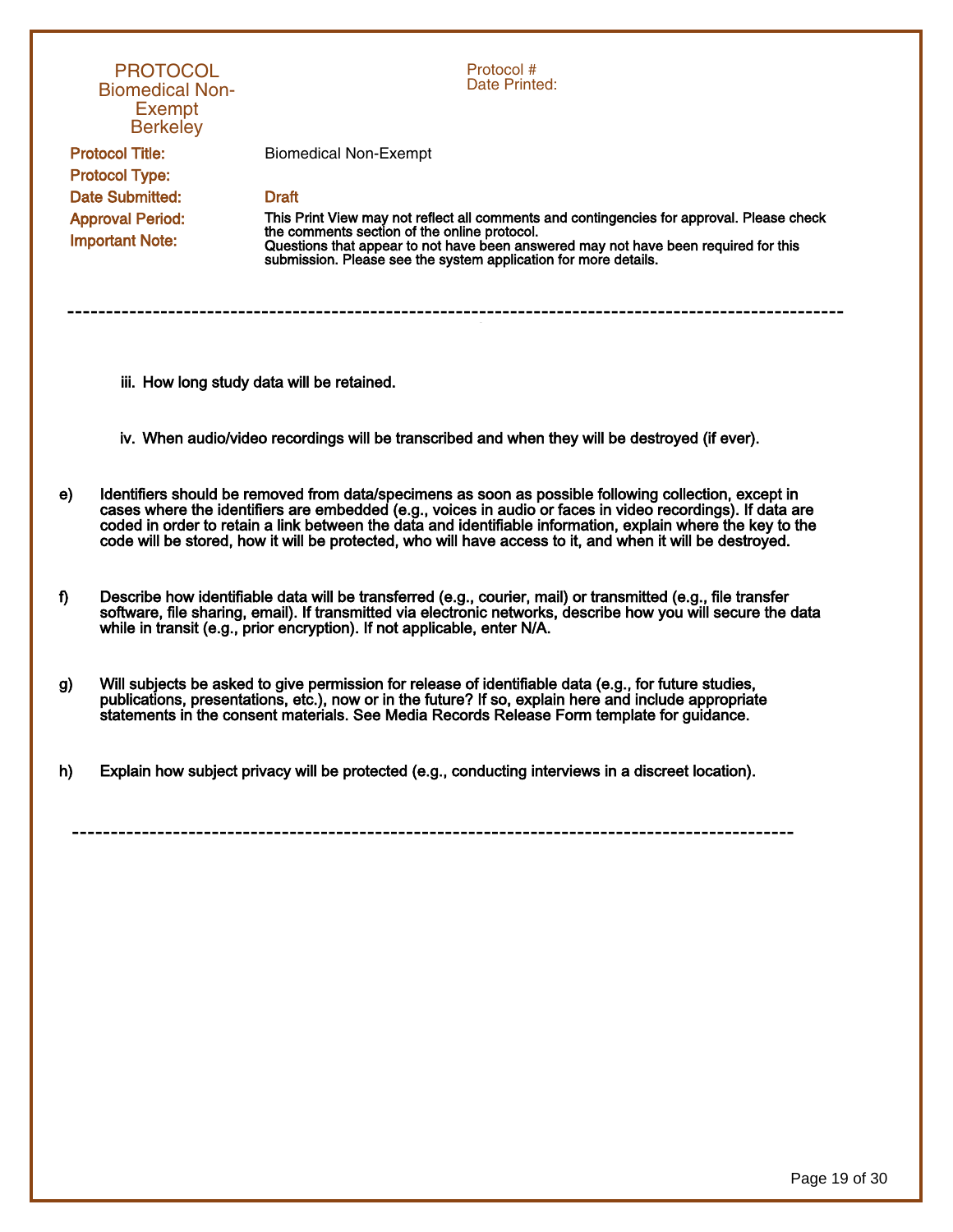| <b>PROTOCOL</b><br><b>Biomedical Non-</b><br><b>Exempt</b><br><b>Berkeley</b> | Protocol #<br>Date Printed:                                                                                                                                                                                                                                                                         |
|-------------------------------------------------------------------------------|-----------------------------------------------------------------------------------------------------------------------------------------------------------------------------------------------------------------------------------------------------------------------------------------------------|
| <b>Protocol Title:</b><br><b>Protocol Type:</b>                               | <b>Biomedical Non-Exempt</b>                                                                                                                                                                                                                                                                        |
| Date Submitted:                                                               | <b>Draft</b>                                                                                                                                                                                                                                                                                        |
| <b>Approval Period:</b><br><b>Important Note:</b>                             | This Print View may not reflect all comments and contingencies for approval. Please check<br>the comments section of the online protocol.<br>Questions that appear to not have been answered may not have been required for this<br>submission. Please see the system application for more details. |
|                                                                               | *** Potential Financial Conflict of Interest ***                                                                                                                                                                                                                                                    |

### 18. Potential Financial Conflict of Interest

Individuals who have independent roles in projects and who are responsible for the design, analysis, conduct, or reporting of the results of research performed (or to be performed) under a human subjects protocol must disclose whether or not they have a financial interest in or association with the sponsor or the company supplying materials, drugs, or devices for the project. This checklist pertains to the entire project team working under the protocol. Any individual who has a conflict must comply with University regulations and procedures for disclosure of financial conflict of interest.

## See Conflict of Interest Committee Website for more information.

Please answer the following questions:

Does any member of the project team (defined as UCB or non-UCB personnel working under the protocol) with substantive responsibility for the design, conduct, or reporting of activities under the protocol, or any member of their immediate family (defined as spouse, dependent child or registered domestic partner) have any of the following relationships with the non-UC entity financing the research to be done under the protocol or the non-UC entity supplying materials, drugs or devices being tested under the protocol:

- 1. Positions of management (e.g., board member, scientific advisor, director, officer, partner, trustee, employee, consultant).
- 2. Equity interest (e.g., stock, stock options, investment, or other ownership).
- 3. Rights to a pending patent application or issued patent to any invention(s), or license rights or copyright for software that has a direct relationship to the project proposed.

If the answer to any of the above is Yes, then each individual with any "Yes" response (s) must submit a Human Subjects Financial Conflict of Interest Form DIRECTLY to the Conflict of Interest (COI) Committee for a separate review.

NOTE: When review by the COI Committee is required, CPHS approval or exemption of protocols will be contingent upon the disclosure and resolution of all financial conflicts of interest, as determined by the COI Committee.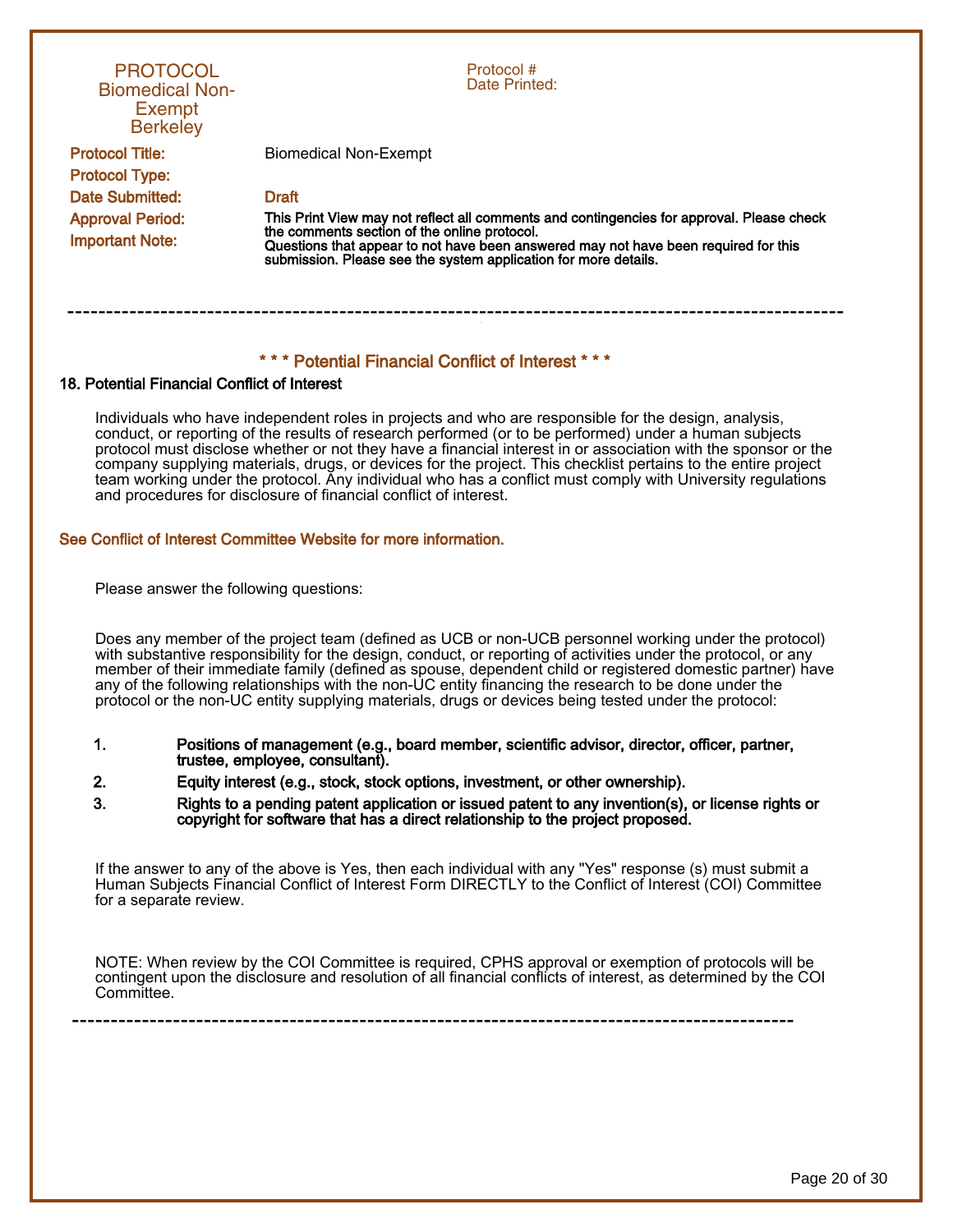| <b>PROTOCOL</b><br><b>Biomedical Non-</b><br>Exempt<br><b>Berkeley</b> | Protocol#<br>Date Printed:                                                                                                                                                                                                                                                                          |
|------------------------------------------------------------------------|-----------------------------------------------------------------------------------------------------------------------------------------------------------------------------------------------------------------------------------------------------------------------------------------------------|
| <b>Protocol Title:</b><br><b>Protocol Type:</b>                        | Biomedical Non-Exempt                                                                                                                                                                                                                                                                               |
| Date Submitted:                                                        | <b>Draft</b>                                                                                                                                                                                                                                                                                        |
| <b>Approval Period:</b><br><b>Important Note:</b>                      | This Print View may not reflect all comments and contingencies for approval. Please check<br>the comments section of the online protocol.<br>Questions that appear to not have been answered may not have been required for this<br>submission. Please see the system application for more details. |
|                                                                        | *** Informed Consent ***                                                                                                                                                                                                                                                                            |

#### 19. Informed Consent

Add the consent documents and/or waivers needed for this research using the table at the bottom of the page, including any translated versions. For any translated consent, include an affirmation of the translation's accuracy, indicating who is affirming the accuracy (PI, Co-PI, or Student Investigator), in the Consent/Waiver Description or in the Attachment section. Describe the consent process and provide justification for any waivers for each consent document, translation, and/or waiver. The various consent/waiver options are described below.

Note: DO NOT include child assent documents, parent permission documents or waivers here (these are addressed in the next section).

Altered and Unsigned Consent - A consent document that has omitted required information and does not include a place for a participant's signature. This means that CPHS is being asked to waive one or more elements of consent in addition to the requirement for documented consent.

Altered Consent Form - A consent form that has omitted required information. This means that the CPHS is asked to waive one or more required elements of informed consent. For example, if the purpose of the study will not be disclosed to participants in order to avoid bias, this option should be selected because disclosure of the "purpose" is a required element of informed consent. The form must include a signature line and date line for the individual to sign if he or she agrees to participate.

Consent Form - A standard consent document that embodies all of the required information (elements of informed consent) designed to help an individual make an informed decision about whether or not to participate in the research. The form must include a signature line and date line for the individual to sign if he or she agrees to participate. The Consent Form can also be presented as a "short form" document stating that the required elements of informed consent have been presented orally to the participant. When the short form method is used, a "summary" of the information that is presented to the participant must also be provided for CPHS approval and there must be an impartial witness to the oral presentation. The witness must sign the summary as well as the short form and the participant must sign the summary. The "short form" method may be used in circumstances where oral presentation of consent is preferable or necessary, e.g., subjects are illiterate in English or their native language.

Consent Waiver - No consent will be sought at all. This means that the CPHS is asked to waive the requirement for informed consent. This option is often appropriate for research that involves use of existing data or samples

Unsigned Consent - A document that embodies all of the required information (elements of informed consent), but does not include a place for a participant to indicate with a signature that he or she agrees to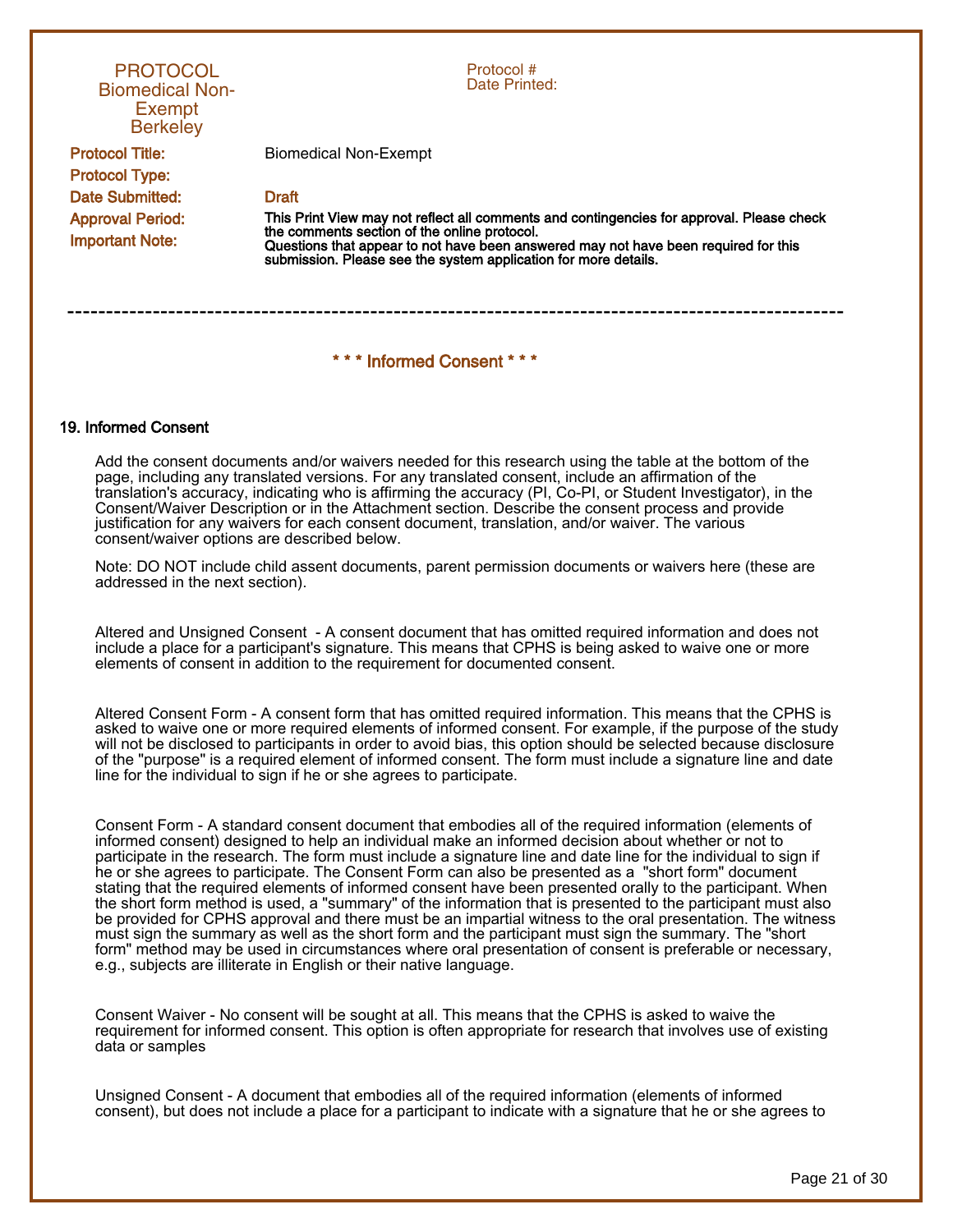| <b>PROTOCOL</b><br><b>Biomedical Non-</b><br><b>Exempt</b><br><b>Berkeley</b>                                                                                                                                                                | Protocol #<br>Date Printed:                                                                                                                                                                            |  |
|----------------------------------------------------------------------------------------------------------------------------------------------------------------------------------------------------------------------------------------------|--------------------------------------------------------------------------------------------------------------------------------------------------------------------------------------------------------|--|
| <b>Protocol Title:</b><br><b>Protocol Type:</b><br>Date Submitted:<br><b>Approval Period:</b>                                                                                                                                                | <b>Biomedical Non-Exempt</b><br><b>Draft</b><br>This Print View may not reflect all comments and contingencies for approval. Please check                                                              |  |
| <b>Important Note:</b>                                                                                                                                                                                                                       | the comments section of the online protocol.<br>Questions that appear to not have been answered may not have been required for this<br>submission. Please see the system application for more details. |  |
| take part in the research. This means that the CPHS is asked to waive the requirement for documented<br>(signed) consent. For example, if consent will be obtained verbally or using a button on the web, this option<br>should be selected. |                                                                                                                                                                                                        |  |
|                                                                                                                                                                                                                                              | . Informed Consent Guidelines, Templates and Sample Forms                                                                                                                                              |  |
| .Informed Consent Policies and Procedures                                                                                                                                                                                                    |                                                                                                                                                                                                        |  |
| <b>Informed Consent</b>                                                                                                                                                                                                                      | •Consent Builder: Online Tool for Creating Consent Forms                                                                                                                                               |  |
|                                                                                                                                                                                                                                              |                                                                                                                                                                                                        |  |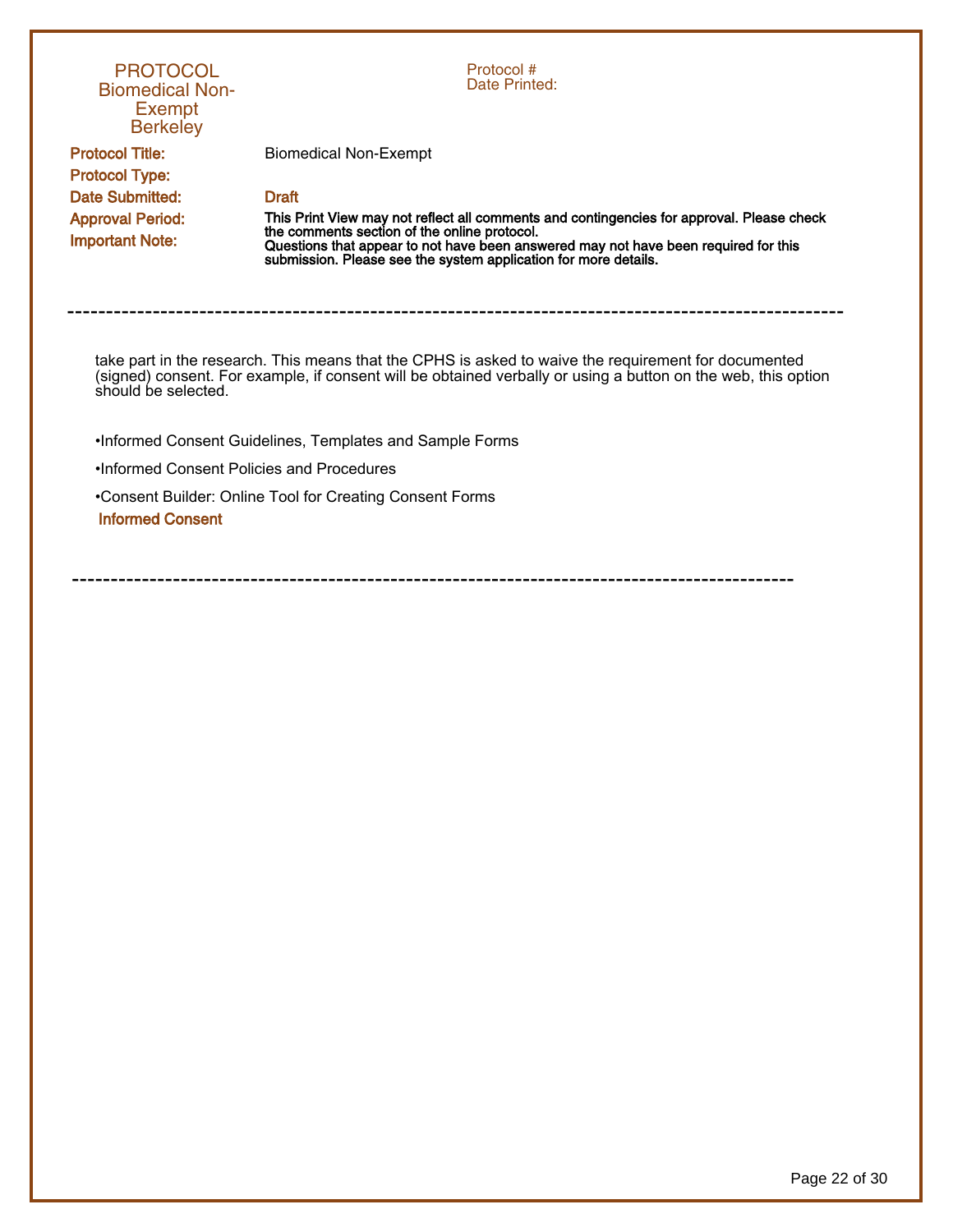| <b>PROTOCOL</b><br><b>Biomedical Non-</b><br>Exempt<br><b>Berkeley</b> | Protocol #<br>Date Printed:                                                                                                                                                                            |
|------------------------------------------------------------------------|--------------------------------------------------------------------------------------------------------------------------------------------------------------------------------------------------------|
| <b>Protocol Title:</b><br><b>Protocol Type:</b>                        | Biomedical Non-Exempt                                                                                                                                                                                  |
| Date Submitted:<br><b>Approval Period:</b>                             | <b>Draft</b><br>This Print View may not reflect all comments and contingencies for approval. Please check                                                                                              |
| <b>Important Note:</b>                                                 | the comments section of the online protocol.<br>Questions that appear to not have been answered may not have been required for this<br>submission. Please see the system application for more details. |
|                                                                        | *** Child Assent & Parent Permission                                                                                                                                                                   |

#### 20. Child Assent and Parent/Guardian Permission

Add each child assent document, parent/guardian permission document, and/or waiver needed for this research using the table at the bottom of the page, including any translated versions. For any translated consent, include an affirmation of the translation's accuracy, indicating who is affirming the accuracy (PI, Co-PI, or Student Investigator), in the Consent/Waiver Description or in the Attachment section. Describe the consent process and provide justification for any waivers for each consent document, translation, and/or waiver. The various consent/waiver options are described below.

Altered and Unsigned Parent/Guardian Permission Form - A parent permission document that has omitted required information (elements) and does not include a place for a parent to indicate with a signature that he or she agrees to permit the child's participation. This means that CPHS is being asked to waive one or more elements of consent in addition to the requirement for documented consent.

Altered Parent/Guardian Permission Form - A permission form that has omitted required information (elements). This means that the CPHS is asked to waive one or more required elements of informed consent. However, the form must include signature and date lines for the parent(s)/guardian(s) to sign if the child is permitted to take part in the research.

Assent Document - A form or script of the information that will be conveyed to the child about the study. In general, researchers must obtain the affirmative agreement of children ages seven years and older for their participation. Assent forms should be written at a level understandable to the child. If the study includes a broad age range of children, more than one assent form may be needed (i.e., an assent form suitable for a 15 year old is not usually suitable for a 7 year old child).

Assent Waiver - No child assent will be sought at all. This means that CPHS is asked to waive the requirement for child assent. Among other circumstances, this option is appropriate when the capability of the child to understand the research is too limited or when the research holds out a prospect of direct benefit that is important to the health or well being of the child.

Parent/Guardian Permission Form - A document that embodies all of the required information (elements of informed consent) designed to help the parent/guardian of a child make an informed decision about whether or not to permit the child's participation in the research. The form must include signature and date lines for the parent(s)/guardian(s) to sign if the child is permitted to take part in the research.

Permission Waiver - No parent/guardian permission will be sought at all. This means that the CPHS is asked to waive the requirement for parent/guardian permission. This option, for example, is often appropriate for research designed to study conditions in children or a study population for which parental permission is not a reasonable requirement to protect the children (e.g., neglected or abused children).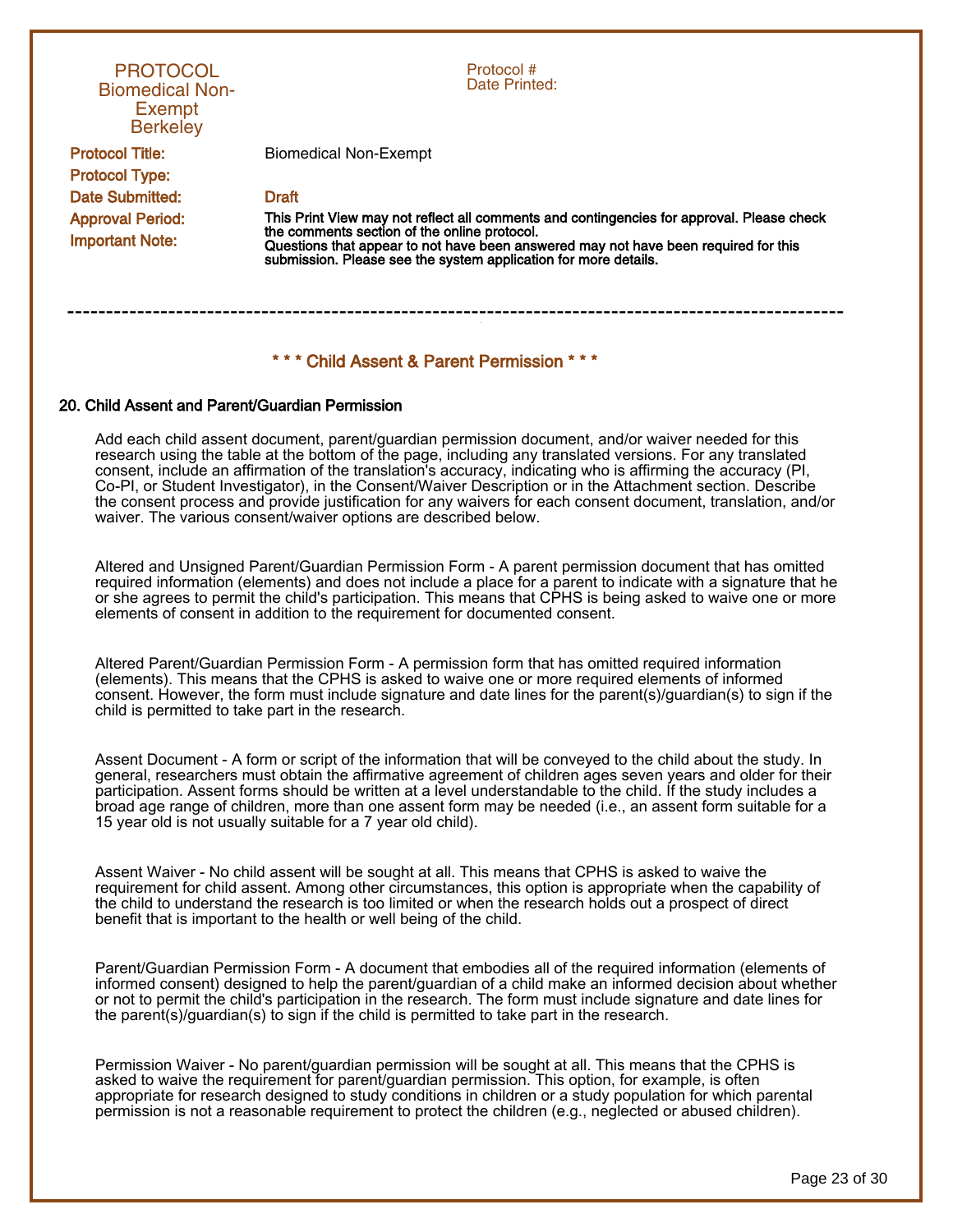| <b>PROTOCOL</b><br><b>Biomedical Non-</b><br><b>Exempt</b><br><b>Berkeley</b> | Protocol #<br>Date Printed:                                                                                                                                                                                                                                                                                                                                                             |
|-------------------------------------------------------------------------------|-----------------------------------------------------------------------------------------------------------------------------------------------------------------------------------------------------------------------------------------------------------------------------------------------------------------------------------------------------------------------------------------|
| <b>Protocol Title:</b>                                                        | <b>Biomedical Non-Exempt</b>                                                                                                                                                                                                                                                                                                                                                            |
| <b>Protocol Type:</b>                                                         |                                                                                                                                                                                                                                                                                                                                                                                         |
| Date Submitted:                                                               | <b>Draft</b>                                                                                                                                                                                                                                                                                                                                                                            |
| <b>Approval Period:</b>                                                       | This Print View may not reflect all comments and contingencies for approval. Please check                                                                                                                                                                                                                                                                                               |
| <b>Important Note:</b>                                                        | the comments section of the online protocol.<br>Questions that appear to not have been answered may not have been required for this<br>submission. Please see the system application for more details.                                                                                                                                                                                  |
|                                                                               |                                                                                                                                                                                                                                                                                                                                                                                         |
|                                                                               | Unsigned Parent/Guardian Permission - A parent permission document that embodies all of the required<br>information (elements of informed consent), but does not include a place for a parent to indicate with a<br>signature that he or she agrees to permit the child's participation. This means that the CPHS is asked to<br>waive the requirement for documented (signed) consent. |
|                                                                               | .Child Assent and Parent Permission Guidelines, Templates, and Sample Forms                                                                                                                                                                                                                                                                                                             |
|                                                                               | •Policies and Procedures on Child Assent and Parent Permission                                                                                                                                                                                                                                                                                                                          |
| <b>Documents and Waivers</b>                                                  |                                                                                                                                                                                                                                                                                                                                                                                         |
|                                                                               |                                                                                                                                                                                                                                                                                                                                                                                         |
|                                                                               |                                                                                                                                                                                                                                                                                                                                                                                         |
|                                                                               |                                                                                                                                                                                                                                                                                                                                                                                         |
|                                                                               |                                                                                                                                                                                                                                                                                                                                                                                         |
|                                                                               |                                                                                                                                                                                                                                                                                                                                                                                         |
|                                                                               |                                                                                                                                                                                                                                                                                                                                                                                         |
|                                                                               |                                                                                                                                                                                                                                                                                                                                                                                         |
|                                                                               |                                                                                                                                                                                                                                                                                                                                                                                         |
|                                                                               |                                                                                                                                                                                                                                                                                                                                                                                         |
|                                                                               |                                                                                                                                                                                                                                                                                                                                                                                         |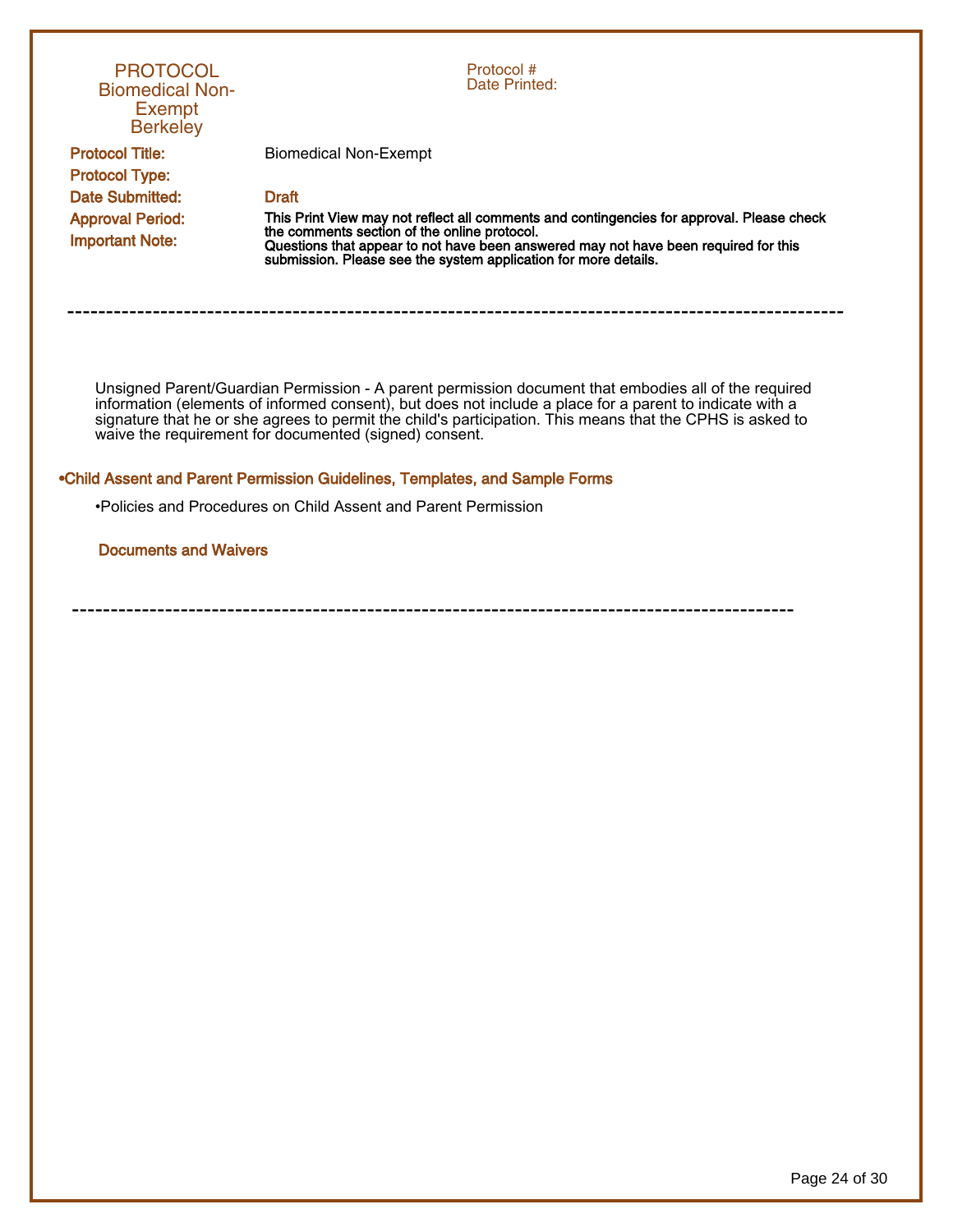| <b>PROTOCOL</b><br><b>Biomedical Non-</b><br>Exempt<br><b>Berkeley</b> | Protocol #<br>Date Printed:                                                                                                                                                                                                                                                                         |
|------------------------------------------------------------------------|-----------------------------------------------------------------------------------------------------------------------------------------------------------------------------------------------------------------------------------------------------------------------------------------------------|
| <b>Protocol Title:</b><br><b>Protocol Type:</b>                        | Biomedical Non-Exempt                                                                                                                                                                                                                                                                               |
| Date Submitted:                                                        | <b>Draft</b>                                                                                                                                                                                                                                                                                        |
| <b>Approval Period:</b><br><b>Important Note:</b>                      | This Print View may not reflect all comments and contingencies for approval. Please check<br>the comments section of the online protocol.<br>Questions that appear to not have been answered may not have been required for this<br>submission. Please see the system application for more details. |
|                                                                        |                                                                                                                                                                                                                                                                                                     |
|                                                                        | *** HIPAA                                                                                                                                                                                                                                                                                           |

### 21. Health Insurance Portability and Accountability Act (HIPAA)

The HIPAA Privacy Rule establishes the right of an individual to authorize a covered entity, such as a health plan, health care clearinghouse or health care provider, to use and disclose his/her Protected Health Information (PHI) for research purposes. UC Berkeley's covered entities are the Tang Health Center, the Human Resources Health Plan, Athletics and Recreational Sports, and Optometry Clinic The Privacy Rule defines the elements of individual information that comprise PHI and establishes the conditions under which PHI may be used or disclosed by covered entities for research purposes. It also includes provisions to allow an individual's PHI to be disclosed or used in research without their authorization (i.e., IRB waiver of authorization). For more information, see CPHS Guidelines HIPAA and Human Subjects Research.

a. Does the study involve use of Protected Health Information (PHI) from a "covered entity" outside of UC Berkeley (i.e. another organization or institution)? For more information, see HIPAA and Human Subjects Research.

> If Yes, explain what arrangements have been made to comply with the HIPAA requirements of the entity from which the PHI will be obtained:

b. Does the study involve use of a "Limited Data Set" from a covered entity? For more information, see HIPAA and Human Subjects Research Please see The Industry Alliance Office website for limited data set requirements.

> If Yes, patient authorization for use of the data set is not required; however, you must have a data use agreement in place with the entity from which the data will be obtained as required by HIPAA. Attach a copy of the agreement in the Attachments section.

c. Does the study involve use of Protected Health Information (PHI) from UC Berkeley's Tang Health Center, the Human Resources Health Plan, Athletics and Recreational Sports, and/or the Optometry Clinic?

> If Yes (and a limited data set will not be used), EITHER request/add a Waiver/Alteration of HIPAA Authorization below OR provide a HIPAA Authorization Form in the Attachments section of the protocol.

HIPAA WAIVER/ALTERATION: For each waiver or alteration of the requirement for authorization from the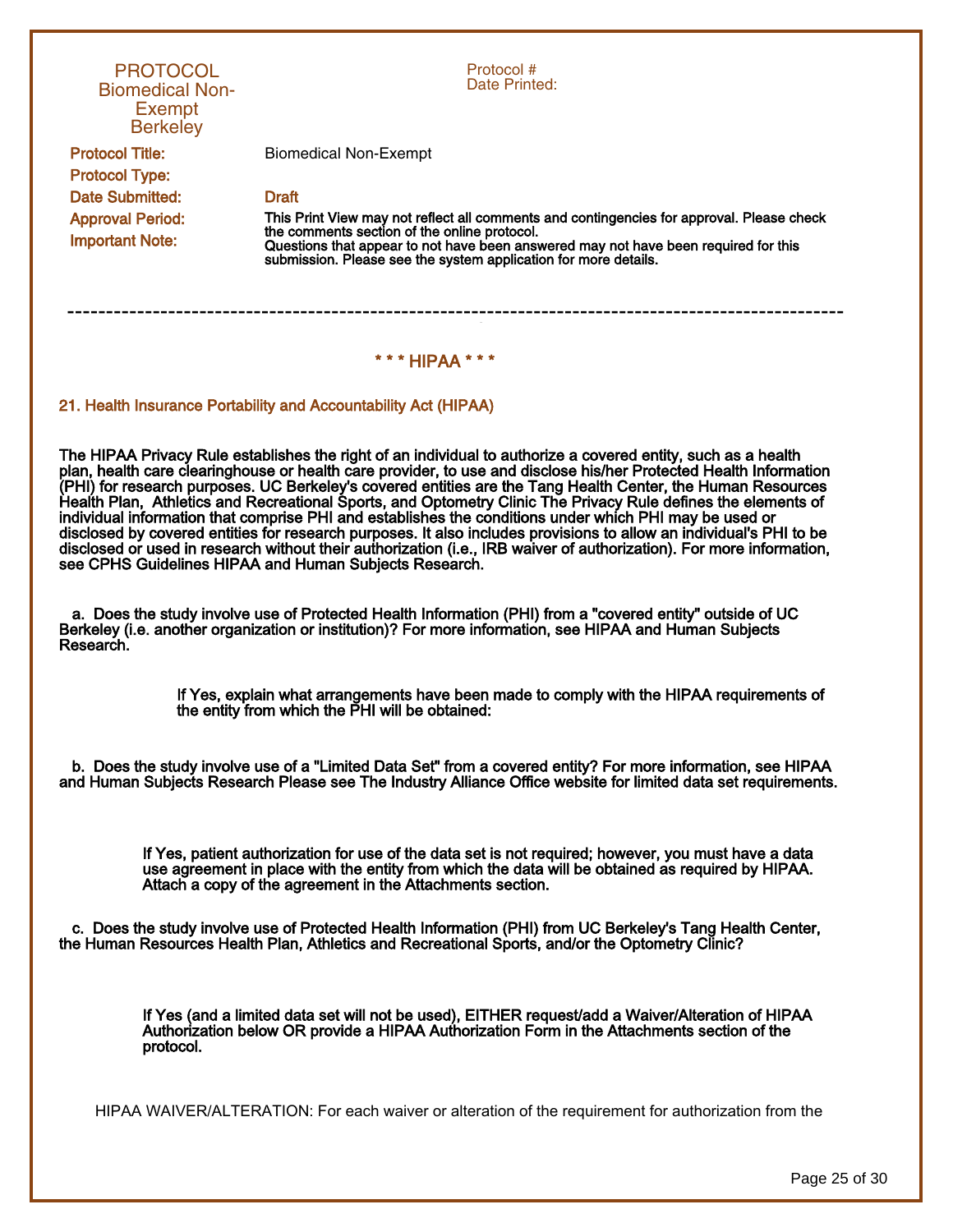| <b>PROTOCOL</b><br><b>Biomedical Non-</b><br>Exempt<br><b>Berkeley</b> | Protocol #<br>Date Printed:                                                                                                                                                                                                                                                                                   |
|------------------------------------------------------------------------|---------------------------------------------------------------------------------------------------------------------------------------------------------------------------------------------------------------------------------------------------------------------------------------------------------------|
| <b>Protocol Title:</b><br><b>Protocol Type:</b>                        | <b>Biomedical Non-Exempt</b>                                                                                                                                                                                                                                                                                  |
| Date Submitted:                                                        | <b>Draft</b>                                                                                                                                                                                                                                                                                                  |
| <b>Approval Period:</b><br><b>Important Note:</b>                      | This Print View may not reflect all comments and contingencies for approval. Please check<br>the comments section of the online protocol.<br>Questions that appear to not have been answered may not have been required for this<br>submission. Please see the system application for more details.           |
|                                                                        | patient for use of his or her PHI, provide justification in the table below.                                                                                                                                                                                                                                  |
|                                                                        | Note: Use table below ONLY when requesting waiver/alteration of HIPAA authorization for use of PHI from<br>UC Berkeley's Tang Health Center, the Human Resources Health Plan, Athletics and Recreational Sports,<br>and/or the Optometry Clinic. For more information, see HIPAA and Human Subjects Research. |

Page 26 of 30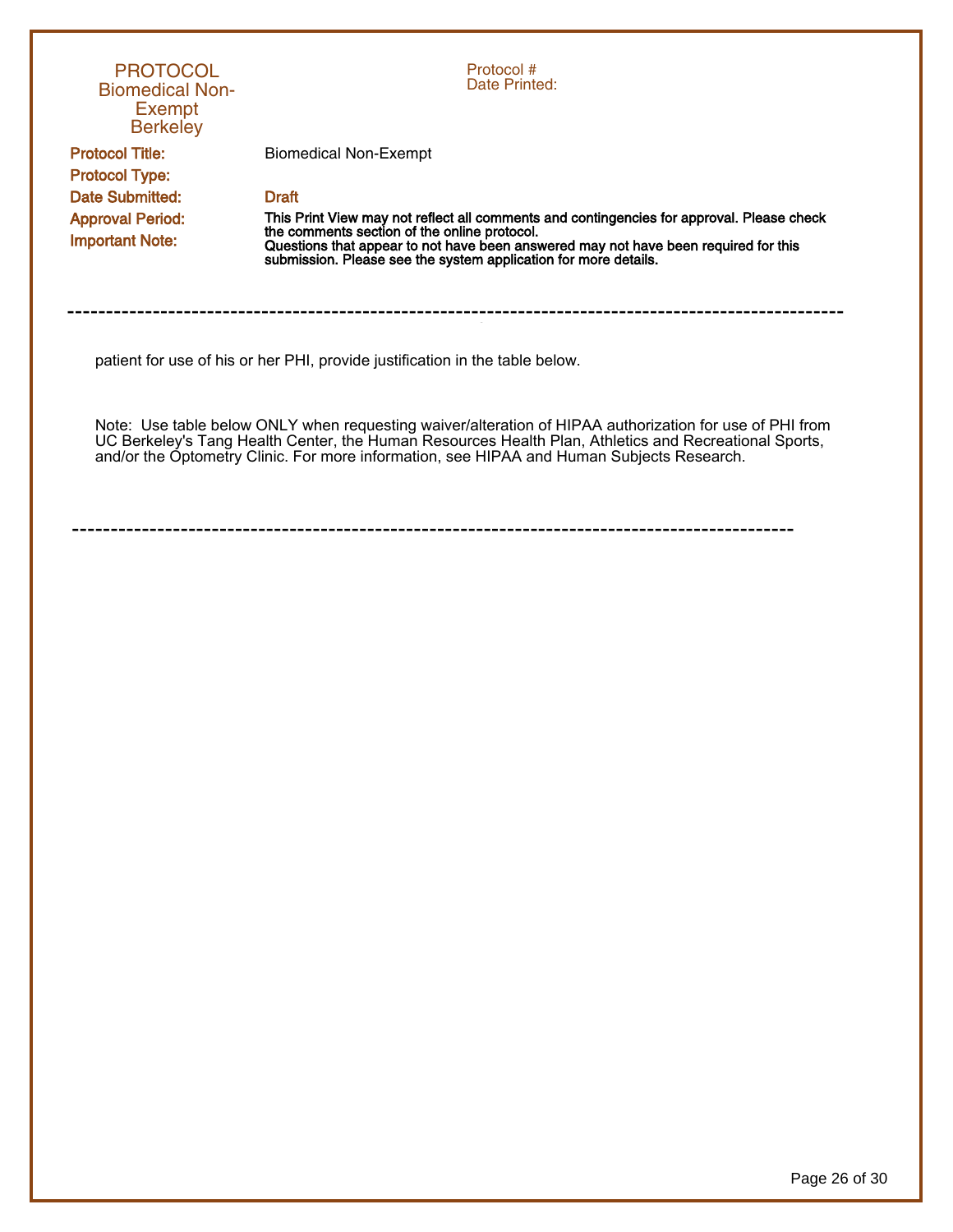| <b>PROTOCOL</b><br><b>Biomedical Non-</b><br>Exempt<br><b>Berkeley</b> | Protocol #<br>Date Printed:                                                                                                                                                                                                                                                                         |  |  |
|------------------------------------------------------------------------|-----------------------------------------------------------------------------------------------------------------------------------------------------------------------------------------------------------------------------------------------------------------------------------------------------|--|--|
| <b>Protocol Title:</b><br><b>Protocol Type:</b>                        | <b>Biomedical Non-Exempt</b>                                                                                                                                                                                                                                                                        |  |  |
| Date Submitted:                                                        | <b>Draft</b>                                                                                                                                                                                                                                                                                        |  |  |
| <b>Approval Period:</b><br><b>Important Note:</b>                      | This Print View may not reflect all comments and contingencies for approval. Please check<br>the comments section of the online protocol.<br>Questions that appear to not have been answered may not have been required for this<br>submission. Please see the system application for more details. |  |  |
|                                                                        | *** Attachments ***                                                                                                                                                                                                                                                                                 |  |  |
| 22. Attachments                                                        |                                                                                                                                                                                                                                                                                                     |  |  |

Add appropriate attachments (e.g., advertisements, data collection instruments, IRB approvals from collaborating institutions, etc.) in this section. Attachments MUST be in PDF format. Please see eProtocol Attachments Check List for Non-Exempt Applications for more information.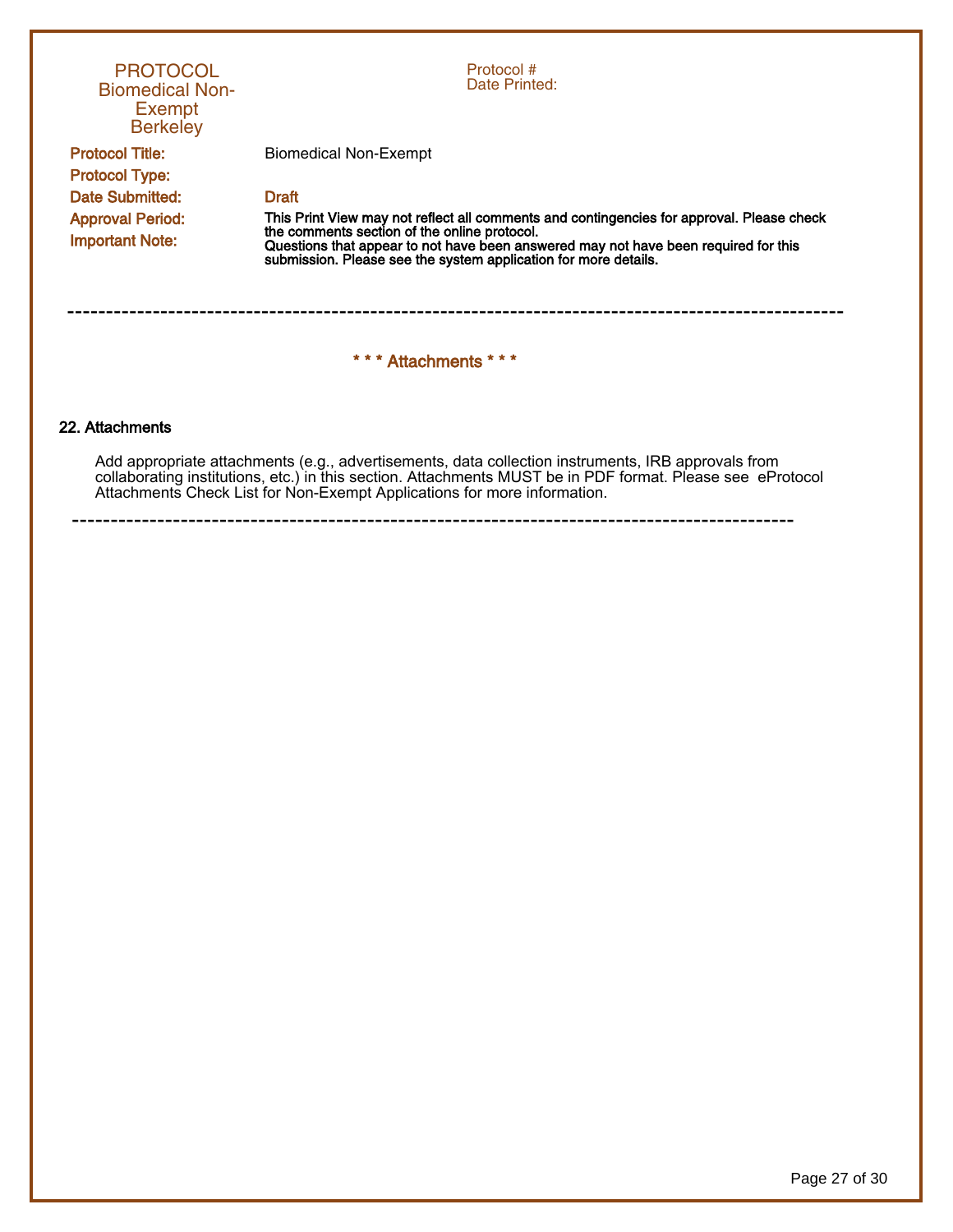| <b>PROTOCOL</b><br><b>Biomedical Non-</b><br><b>Exempt</b><br><b>Berkeley</b> | Protocol#<br>Date Printed:                                                                                                                                                                                                                                                                          |  |  |  |  |  |  |
|-------------------------------------------------------------------------------|-----------------------------------------------------------------------------------------------------------------------------------------------------------------------------------------------------------------------------------------------------------------------------------------------------|--|--|--|--|--|--|
| <b>Protocol Title:</b>                                                        | Biomedical Non-Exempt                                                                                                                                                                                                                                                                               |  |  |  |  |  |  |
| <b>Protocol Type:</b>                                                         |                                                                                                                                                                                                                                                                                                     |  |  |  |  |  |  |
| Date Submitted:                                                               | <b>Draft</b>                                                                                                                                                                                                                                                                                        |  |  |  |  |  |  |
| <b>Approval Period:</b><br><b>Important Note:</b>                             | This Print View may not reflect all comments and contingencies for approval. Please check<br>the comments section of the online protocol.<br>Questions that appear to not have been answered may not have been required for this<br>submission. Please see the system application for more details. |  |  |  |  |  |  |
|                                                                               |                                                                                                                                                                                                                                                                                                     |  |  |  |  |  |  |
| *** Assurance ***                                                             |                                                                                                                                                                                                                                                                                                     |  |  |  |  |  |  |

#### Assurance

As Principal Investigator, I have ultimate responsibility for the performance of this study, the protection of the rights and welfare of the human subjects, and strict adherence by all co-investigators and research personnel to CPHS requirements, federal regulations, and state statutes for human subject's research.

#### I hereby assure the following:

- 1. The information provided in this application is accurate to the best of my knowledge.
- 2. All experiments and procedures involving human subjects will be performed under my supervision or that of another qualified professional listed on this protocol.
- 3. This protocol covers the human subjects research activities described in the grant proposal(s) supporting this research and any such activities that are not covered have been/will be covered by a CPHS approved protocol.
- 4. The legally effective informed consent of all human subjects or their legally authorized representative will be obtained (unless waived) using only the current, approved consent form(s).
- 5. If any study subject experiences an unanticipated problem involving risks to subjects or others, and/or a serious adverse event, the CPHS will be informed promptly within no more than one week (7 calendar days), and receive a written report within no more than two weeks (14 calendar days), of recognition/ notification of the event.
- 6. No change in the design, conduct, or key personnel of this research will be implemented without prior CPHS review and approval, unless the changes are necessary to eliminate an apparent immediate hazard to subjects. Changes made to eliminate hazards to subjects will be reported to OPHS/CPHS via the AE/UP reporting process.
- 7. Applications for continuation review will be submitted in a timely manner prior to the expiration date to allow sufficient time for the renewal process. I understand that if approval expires, all research activity (including data analysis) must cease until I receive notice of re-approval by the CPHS.
- 8. Participants' complaints or requests for information about the study will be addressed appropriately.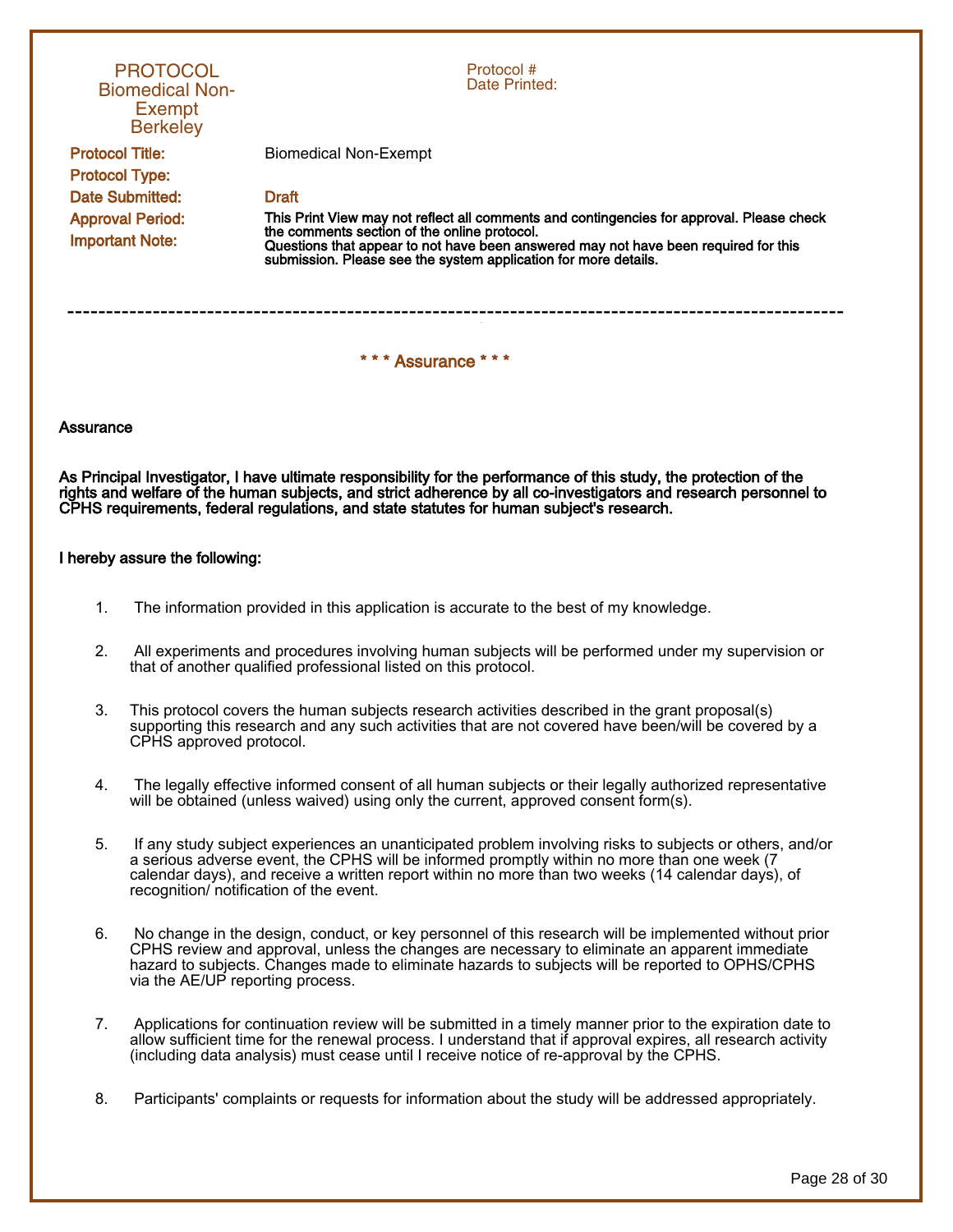|                                                 | <b>PROTOCOL</b><br><b>Biomedical Non-</b><br><b>Exempt</b><br><b>Berkeley</b>                                      | Protocol #<br>Date Printed:                                                                                                                                                                                                                                                                         |  |  |  |
|-------------------------------------------------|--------------------------------------------------------------------------------------------------------------------|-----------------------------------------------------------------------------------------------------------------------------------------------------------------------------------------------------------------------------------------------------------------------------------------------------|--|--|--|
| <b>Protocol Title:</b><br><b>Protocol Type:</b> |                                                                                                                    | <b>Biomedical Non-Exempt</b>                                                                                                                                                                                                                                                                        |  |  |  |
| Date Submitted:                                 |                                                                                                                    | <b>Draft</b>                                                                                                                                                                                                                                                                                        |  |  |  |
| <b>Important Note:</b>                          | <b>Approval Period:</b>                                                                                            | This Print View may not reflect all comments and contingencies for approval. Please check<br>the comments section of the online protocol.<br>Questions that appear to not have been answered may not have been required for this<br>submission. Please see the system application for more details. |  |  |  |
|                                                 |                                                                                                                    |                                                                                                                                                                                                                                                                                                     |  |  |  |
| 9.                                              | I will promptly and completely comply with a CPHS decision to suspend or withdraw its approval for<br>the project. |                                                                                                                                                                                                                                                                                                     |  |  |  |
| 10.                                             | I will submit a study closure form at the conclusion of this<br>project.                                           |                                                                                                                                                                                                                                                                                                     |  |  |  |
|                                                 |                                                                                                                    | I have read and agree to the above assurances.                                                                                                                                                                                                                                                      |  |  |  |
|                                                 |                                                                                                                    |                                                                                                                                                                                                                                                                                                     |  |  |  |